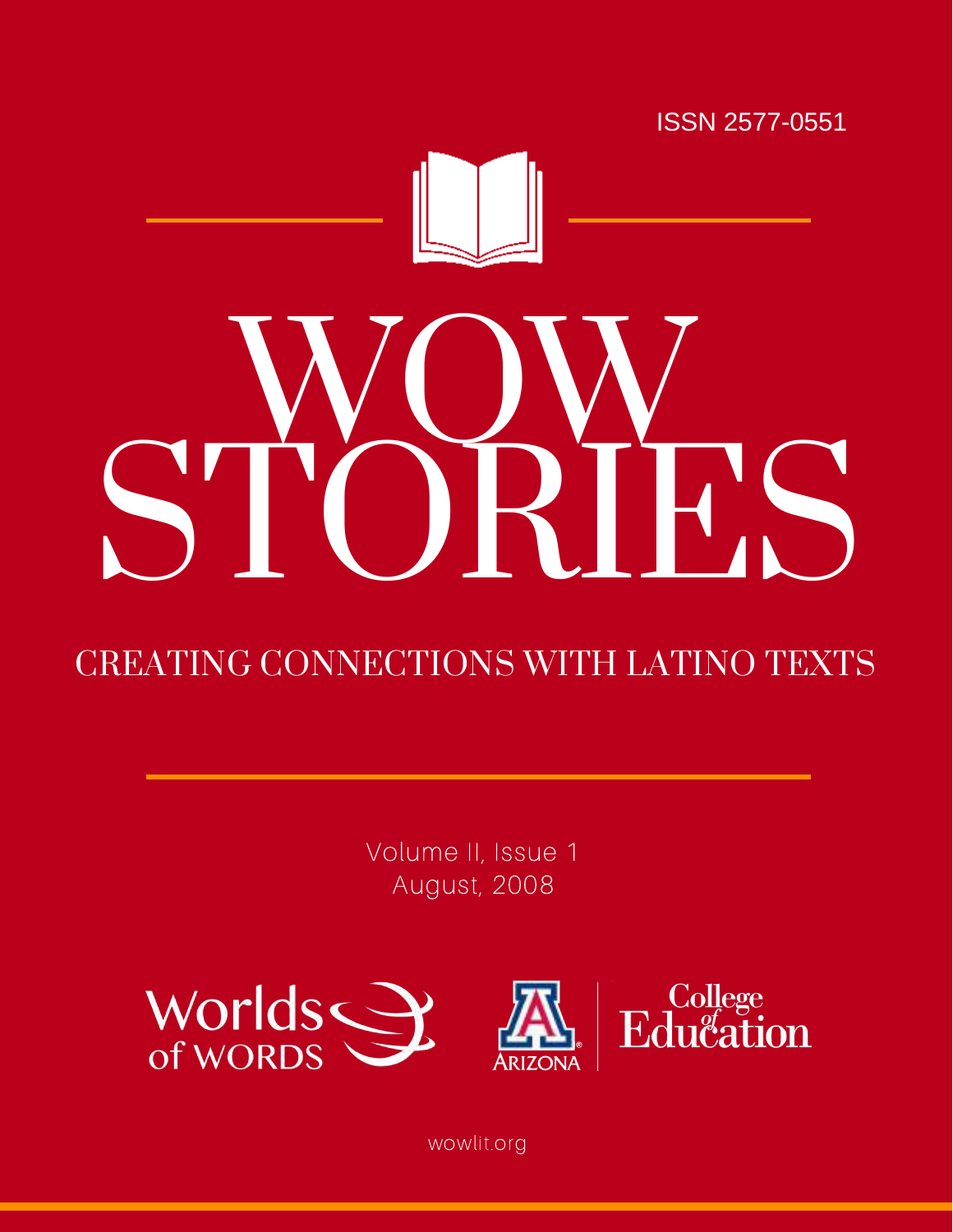# **Volume II, Issue 1 Creating Connections with Latino Texts**

**WOW Stories: Connections from the Classroom** *is a regular on-line publication of WOW containing vignettes written by classroom educators about children's experiences reading and responding to literature in the classroom setting.*

#### **Contents**

- o [Introduction: Creating Connections with Latino Texts](http://wowlit.org/on-line-publications/stories/storiesii1/2/)
- <sup>o</sup> ["No perder la tradición"/Not Losing Traditions: Maintaining Connections with Family](http://wowlit.org/on-line-publications/stories/storiesii1/3/) Culture, by Julia López-Robertson, University of South Carolina, Columbia, SC
- <sup>o</sup> [Exploring Family Perspectives of Latino Children's Literature,](http://wowlit.org/on-line-publications/stories/storiesii1/4/) by Jeanne G. Fain, Vanderbilt University, Nashville, TN and Robin Horn, Galveston Elementary School, Chandler, AZ
- <sup>o</sup> [Family Stories: A Window into Students' Lives](http://wowlit.org/on-line-publications/stories/storiesii1/5/), by Deanna Paiva, Elementary School, Dallas, TX
- <sup>o</sup> [Reading and Writing Stories: Making Personal Connections through Latino Children's](http://wowlit.org/on-line-publications/stories/storiesii1/6/) Literature, by Albert Sosa Gonzalez, University of Arizona, Tucson, AZ
- ["This book is the most Spanish I ever got to talk in school": Culturally Relevant Texts within](http://wowlit.org/on-line-publications/stories/storiesii1/7/) Prescribed Curriculum, by Angela Grabow, Elementary School, Phoenix, AZ

#### **Editor**

Janine Schall, University of Texas-Pan American, Edinburg, TX

#### **Production Editor**

Rebecca K. Ballenger, Worlds of Words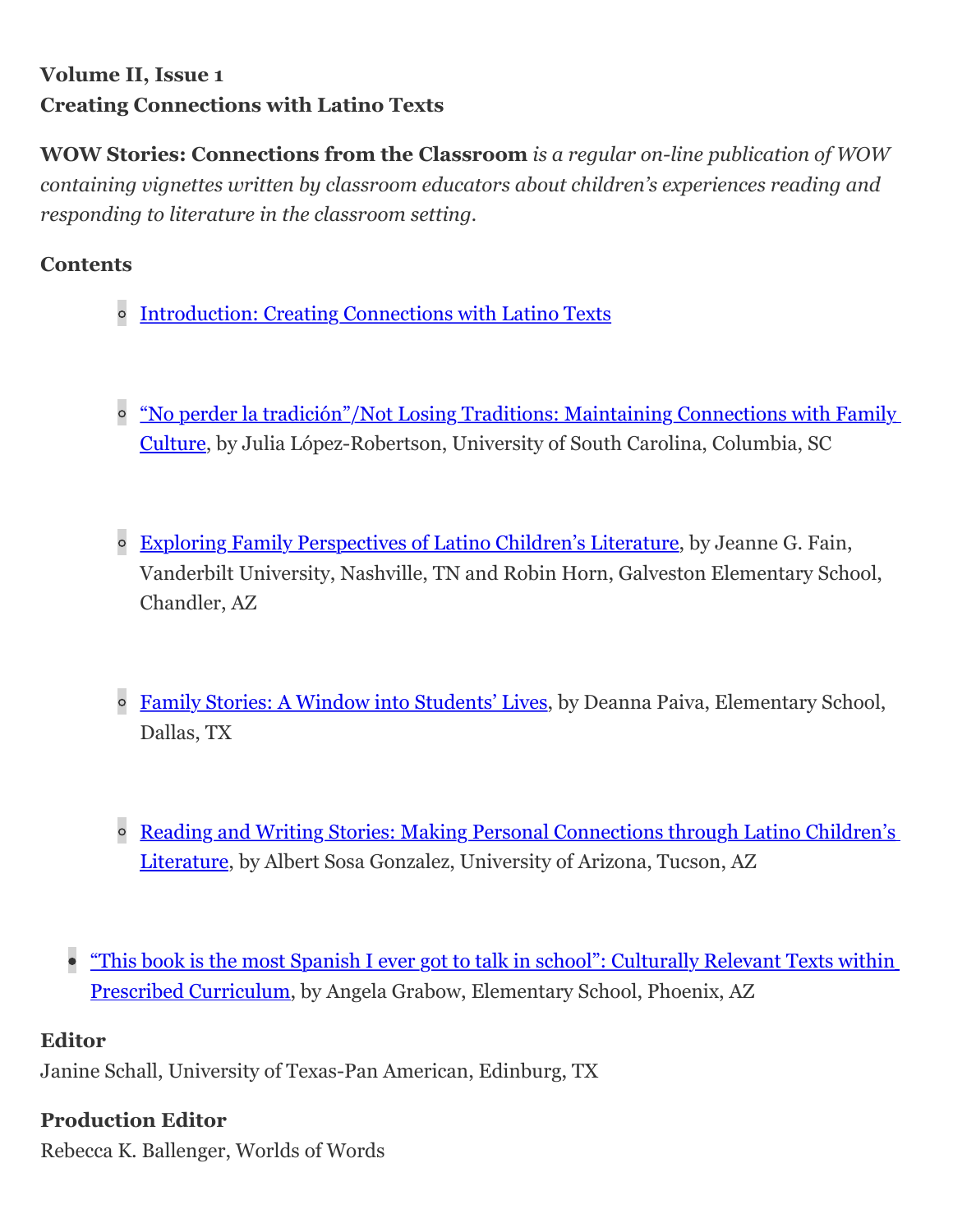## **Introduction: Creating Connections with Latino Texts**

How can teachers help students and families connect with their own cultural heritage? How can culturally relevant literature facilitate literacy learning and encourage the joy of reading? This issue of *WOW Stories: Connections from the Classroom* explores these questions through vignettes of classroom practice that highlight books with a Latino focus. Intercultural understandings are rooted in students' explorations of their own cultural identities. For students who are marginalized in schools due to their language, heritage, or socioeconomic status, literature that reflects their cultures can be an entryway into literacy. The growth of the Latino population within the United States has created an interest in how to successfully integrate literature with a Latino focus into classrooms, so that Latino students can both see themselves reflected in the literature and so their classmates can understand this diverse cultural group. The authors in this issue share how they have connected children with books to promote cultural understandings.

The first two vignettes highlight home/school connections that promote literacy and thinking. Julia López-Robertson describes how she structured *Pláticas Literarias*, book discussions, to take advantage of the cultural and linguistic strengths of her students and their families. Jeanne Fain and Robin Horn discuss parental interactions within home literature discussions that supported children in discussing these same books at school.

The next two vignettes focus on ways of connecting children with literature that reflects their cultural backgrounds. Deanna Paiva describes how her students enthusiastically explored family stories in response to a children's picture book. In his article, Albert Gonzalez tells how he created bilingual picture books to support two middle school students as they struggled with reading and writing. In the final vignette, Angela Grabow reflects on how book clubs helped her students explore difficult issues such as immigration and language use.

How do you connect children and adolescents with literature in ways that promote intercultural [understandings? Consider sharing your innovative practices by](http://wowlit.org/on-line-publications/stories/) [submitting a vignett](http://wowlit.org/on-line-publications/stories/storiesguide/)[e to](http://wowlit.org/on-line-publications/stories/) *WOW Stories*. We are interested in descriptions of interactions with literature in classrooms and libraries at preschool through secondary levels. See our [call for manuscripts](http://wowlit.org/on-line-publications/stories/storiesguide/) for more information.

Janine Schall Editor

# **"No perder la tradición"/Not Losing Traditions: Maintaining Connections with Family Culture**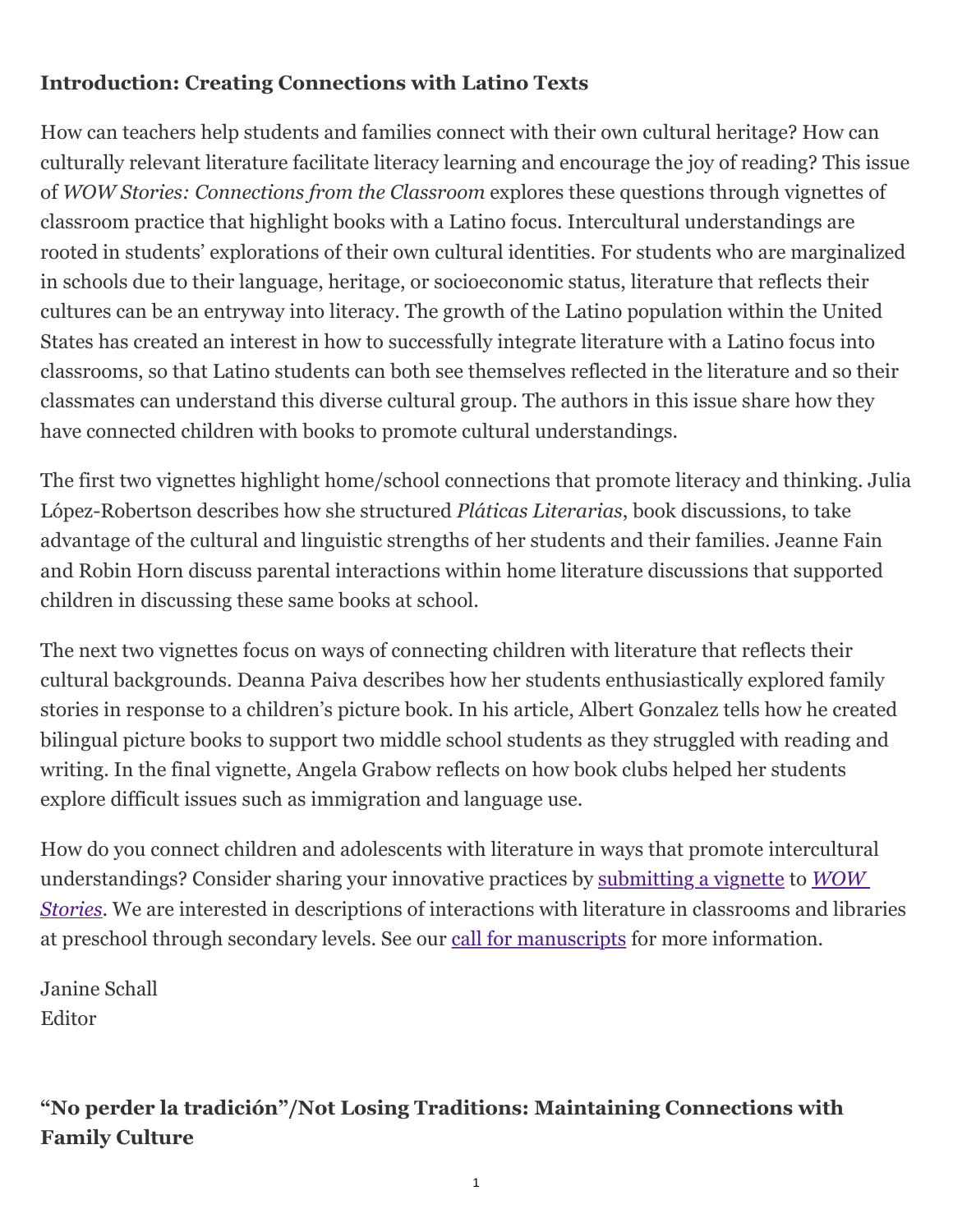#### By Julia López-Robertson

I did not see myself represented in the pages of a book as a young Latina until I was a classroom teacher. Latino literature and the life experiences of Latino children are typically not integrated within curriculum (Medina, 2004; Moje, 2004) and so Latino children do not see themselves represented in many schools. With the growing number of Latinos in the U.S. (Census, 2002), this body of literature should become a necessary part of school curricula to make learning relevant for all children regardless of their socioeconomic, cultural, and linguistic backgrounds.

As a Latina bilingual educator, it is particularly important for me to make Latino literature a part of my curriculum. Providing my second graders with these books offered them "literary mirrors in which they can see themselves and their people and take pride in their heritage" (Day, 2003, p. xiii). I want my students to see themselves represented in the curriculum. I want them to know that they are not alone, to see that there are children like them and families like theirs who share the same language and similar life experiences. I want them to know that they matter. I sought to make my curriculum one that "acknowledges the lives of the very students to whom it is directed" (Nieto, 1999, p.118).

Pláticas Literarias about critical social issues have given me the opportunity to make Latino children's literature significant within my classroom. Pláticas Literarias are literature circles where a group of students who have read a book or listened to a read-aloud meet to discuss the meanings they are creating from their understandings and personal connections (Short, 1997). The children use dialogue to develop more complex interpretations of the text and are involved in what Rosenblatt (1978) calls a "two-way reciprocal relation" with the text. They change the text and are changed by the text as they examine their understandings of the issues raised in the literature and share these beginning understandings with their classmates and families.

These Pláticas provide linguistically, culturally, and socio-economically diverse children with an opportunity to participate in discussions that encourage critical thinking and require them to do more than fill out worksheets. Children are expected to think about, discuss, and question the issues raised within the books that are significant to them and that they identify with (Muspratt, Luke & Freebody, 1997). Some of the topics we discussed were illiteracy, immigration, language issues, poverty, and racism. The books that were selected for our Pláticas fit the description of 'critical books' provided by Leland, Harste, Ociepka, Lewison, and Vasquez (1999): books that "invite conversations about fairness and justice; they encourage children to ask why some groups of people are positioned as others" (p.70).

## **Context of the Classroom**

I taught second grade in one of the last remaining bilingual schools in the Tucson Unified School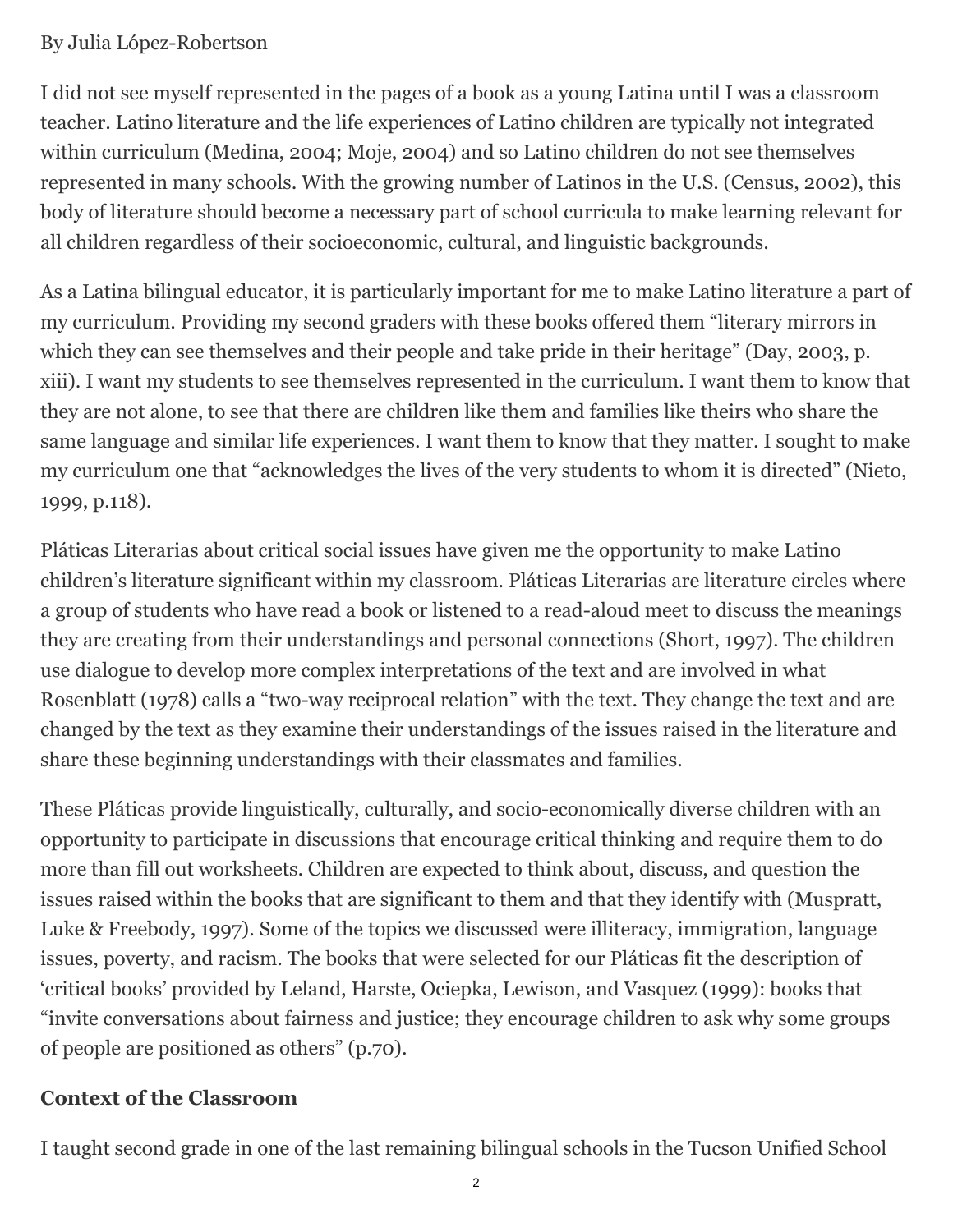District, Wyman School (pseudonym). Wyman was located on the south side of Tucson in a predominantly Mexican and Mexican-American community with high poverty. The school population was about 98% Mexican and Mexican-American, and 99% of the children received free or reduced lunch. Of the eighteen children in my classroom all but three were bilingual -- they read, wrote, and spoke Spanish and English. The other children were recent immigrants from México and did not yet speak proficient English. All of the children in my classroom participated in the Pláticas.

The Pláticas took place twice a week during our language arts block. In order to assure that every child heard the book at least once before we discussed it as a group, I read it aloud in English and in Spanish the week before our groups met. Half of the children took the book home in their dominant language (parents were asked their language preference) at the beginning of the week. A response journal and sticky notes accompanied the book in a plastic bag. Families were asked to read and discuss the book with their child at home for two nights. On the second night while discussing the book, the families were asked to help their child select at least three parts in the book that were significant to them and mark them with the sticky notes (these would be used to start off our in-class discussion). Also on this second night, the families were encouraged to write a response to the book in the journal along with their child. The children brought the baggie with the book and journal to school on the third day for our in-class discussion. On this third day, the other half of the class followed the same procedures with their families. By the end of the week, all of the children and their families had participated in the Plática.

Since I asked the families to participate in the discussions with their child, I wanted to give priority to their voices and what they thought about the books and the issues that were raised in their home discussions. Jennings and O'Keefe (2002) believe, "Family dialogues like these can help build the foundational knowledge and communication skills children will need to continue to interrogate social inequality and to take action toward meaningful changes" (p. 414). Because the books contained issues that had affected some of the families, they were able to discuss these issues with their children in a safe environment. In return the children became part of the familial communication network, learning about issues that were touching their families and about their family histories. Learning about the joys and struggles that their families have lived through also gave the children an opportunity to gain a better understanding of who they are; the children's sense of their culture and their sense of self was "clarified and affirmed" (Day, 2003, p. xiii).

This vignette focuses on a range of engagements around the picture book *Playing Lotería/El juego de la lotería* (Laínez, 2005). We began with a classroom read aloud, the children then took the books home to read and discuss with their families, and finally each child participated in a small group Plática Literaria.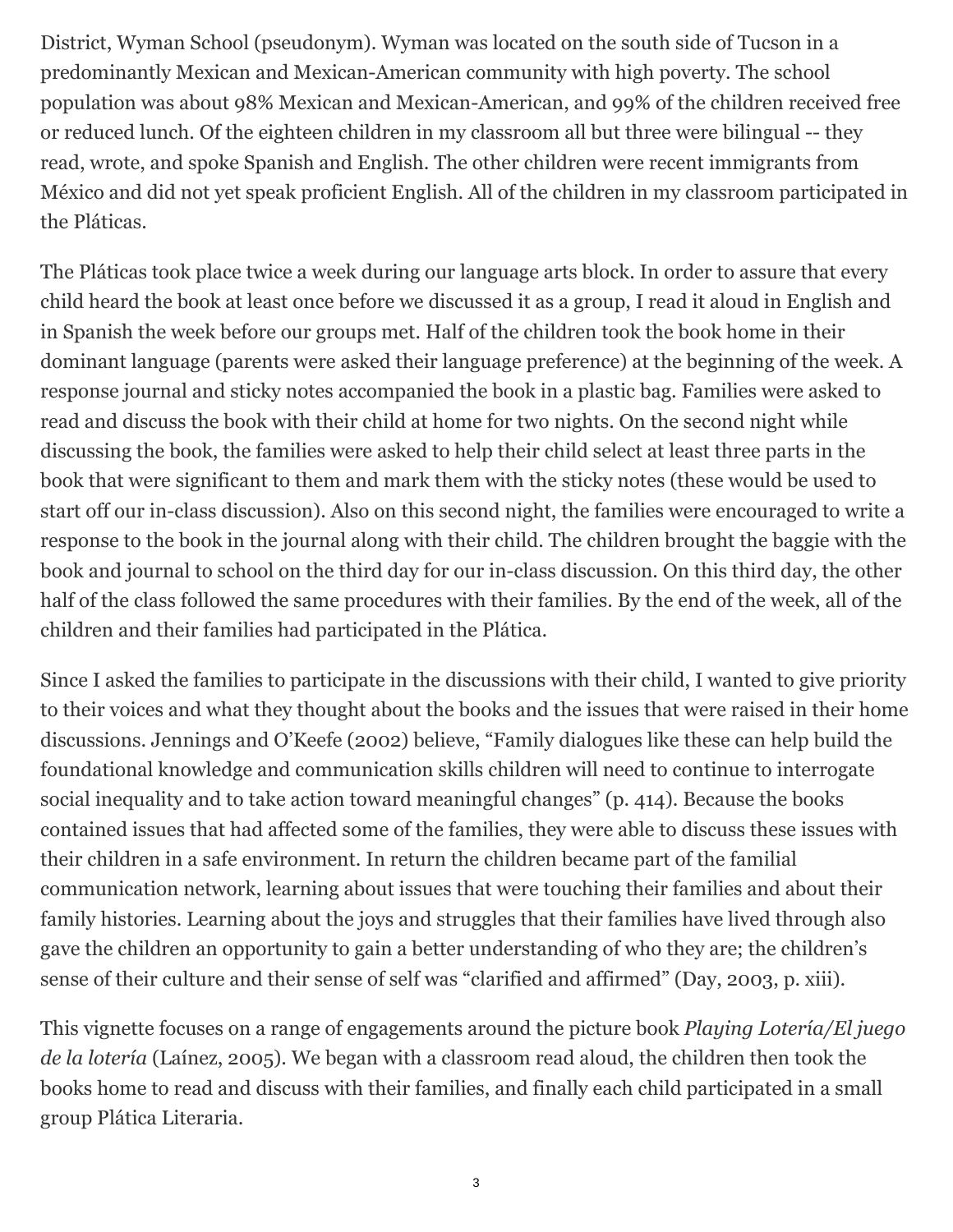#### **Reading Aloud La Lotería**



The expression on the children's faces as I introduced them to our literature discussion book, *Playing Lotería/El juego de la lotería*, was of surprise and delight. They were surprised that there was a book written about a game that they knew well and played frequently with their families. In this book a little boy is reluctant to visit his grandmother in México because he doesn't speak Spanish and she doesn't speak English. Through playing *lotería*, the Mexican version of BINGO, the grandmother teaches him some Spanish and he teaches her some English.

During our read aloud, Jasmin (all names are pseudonyms) excitedly shouted "¡Maestra, yo juego ese juego con mi nana cuando voy pa' México!" [Teacher, I play that game with my grandmother when I go to México!] A chorus of "Yo también" [me too] animatedly followed Jasmin's declaration. The children immediately identified with the book and the experiences of the little boy and his nana, and more importantly, they felt a sense of affirmation. Day (2003) argues, "when the experience is similar to ours, we feel validated, often finding that our awareness of ourselves has been strengthened and extended" (p. xi). Shortly after Jasmine's comment, Alberto added, "¡No sabía que habían libros así, sabes, como de mí y cosas de mí!" [I didn't know that there were books like that, you know, about me and things about me!]

The children were so excited that I wasn't sure that I would make it through the read-aloud. It seemed that every sentence I read was followed with a connection.

- Yo voy en el bús a que mi nana [I take the bus to my grandmother's].
- Mi ma' me deja en que mi nana en el verano también [My mom leaves me with my grandmother in summer too].
- Maestra, yo voy a jugar ahora con mi pa' y mi ma' y mi nana y mi hermanito y mi hermanita [Teacher, I am going to play now with my dad, and my mom, and my grandmother, and my little brother, and my little sister].

The more that I read, the more animated the children became.

At the end of our read aloud, Ana quietly shared,

Mi mamá dice que debemos leer más de estos libros porque son como nosotros porque asi entendemos a nosotros mejor. Mi abuelita vino de México aller y leyó el libro con mi y esta tan feliz. Dice que le acuerda de su casa. [My mom said that we should read more books like these because they are like us and because they help us understand ourselves better. My grandmother came from México yesterday and read the book with me and she is so happy. She said that it reminds her of her home.]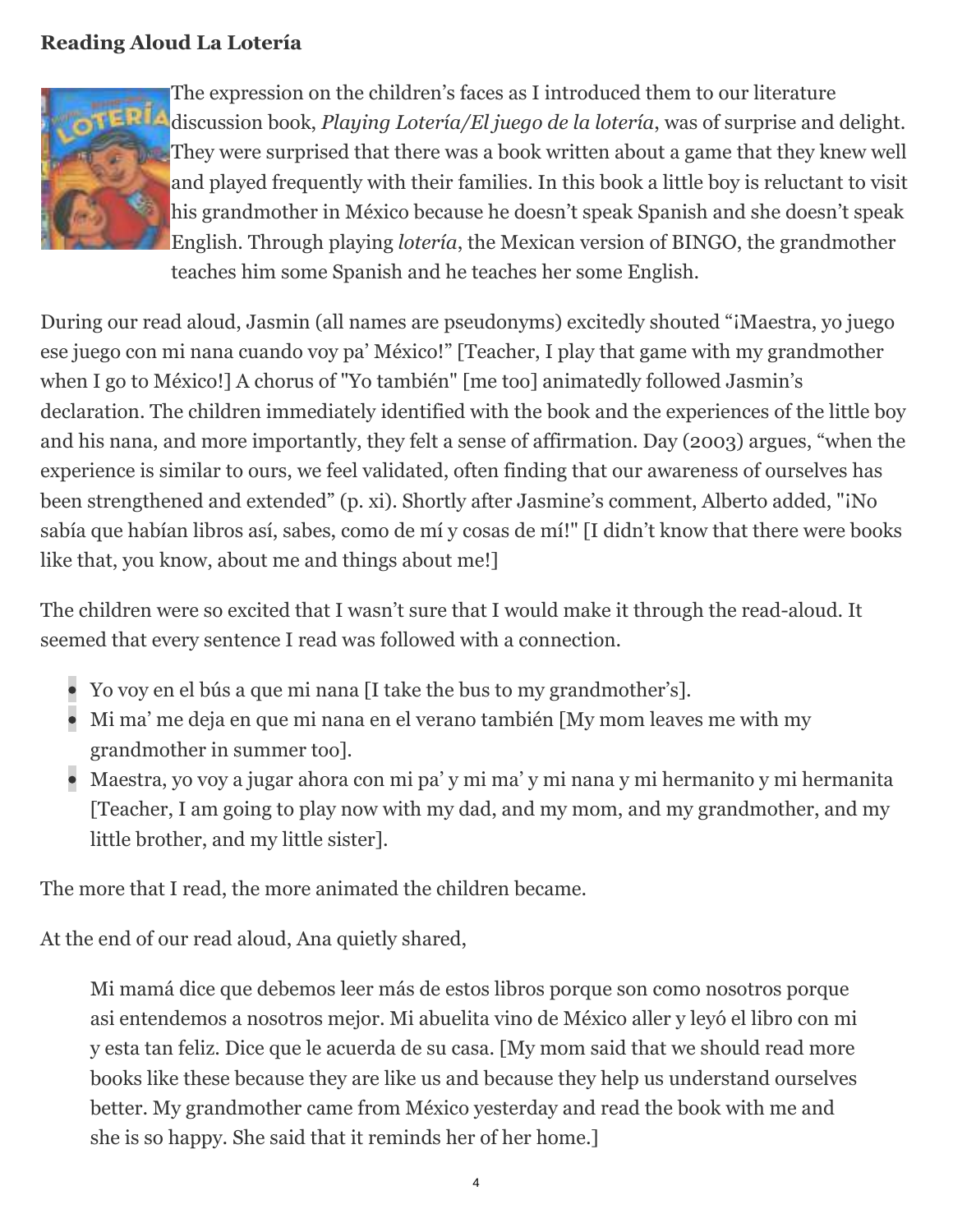Ana's comment demonstrated the importance of children and their families reading books with which they can identify to further their understanding of their culture and family, which in turn helps them learn about "their sense of who they are" (Day, 2003, p. xiii).

#### **Ana's Response Journal**

Ana and her mother, Margarita, read, discussed, and wrote about *La Lotería* in the response journal. Since the families read and discussed the books with the children at home before we discussed them in small groups at school, the children were able to draw from those conversations as they formed opinions and participated in the classroom discussions.

Mayo 02 06 libro es muy Yourea gue el bueno para *c*xplicar Como esmay  $\rightarrow$ importante cs el español, Creo  $\rightarrow$  $\rightarrow$ Que es muy bueno poder  $\rightarrow$ agrender el español y elinglés.  $-9$ -9  $-9$ El lloro que leimos nosciros se trata de un -9 juego llamado lotero ya que este juego es moy  $-9$ thodicional y since o aquala para convivir en famila  $\rightarrow$ ÷, ween amigas y así no perder la trodecon, ni la cultura  $\frac{1}{2}$ de las familias hispanas, ya que al Prica a viui por -s ejemplo aguí a Estados Undos vamos perdiendo ٠ bodico nuestras broditáriones y deberros enseñarles  $\rightarrow$ la nuestras hijos o aentrose, orgallosos de las raises  $\overline{\phantom{a}}$ de sus padres y de toda la familia ya sea que  $\rightarrow$ э esten lejas d'oerca y el conviur con la familia  $\rightarrow$ En cale libro: se hablo' de un niño, que na sobia.  $\rightarrow$ mucho español y grados al opoyo y accudo de ä э su abuel to aprendrá más y ensaño a su douel ta a opender fingles y fue una alegría para ellas ya gue el apogo muluo que se deron los ayudo mas 歩  $\mathfrak{q}$ por een personnos que el apoyo en moy Proportante  $\mathcal{I}$ povoi unos familios y el amor que seden cranto y nata a los personas adelante. Green as 9

Figure 1. Ana's and Margarita's Response Journal.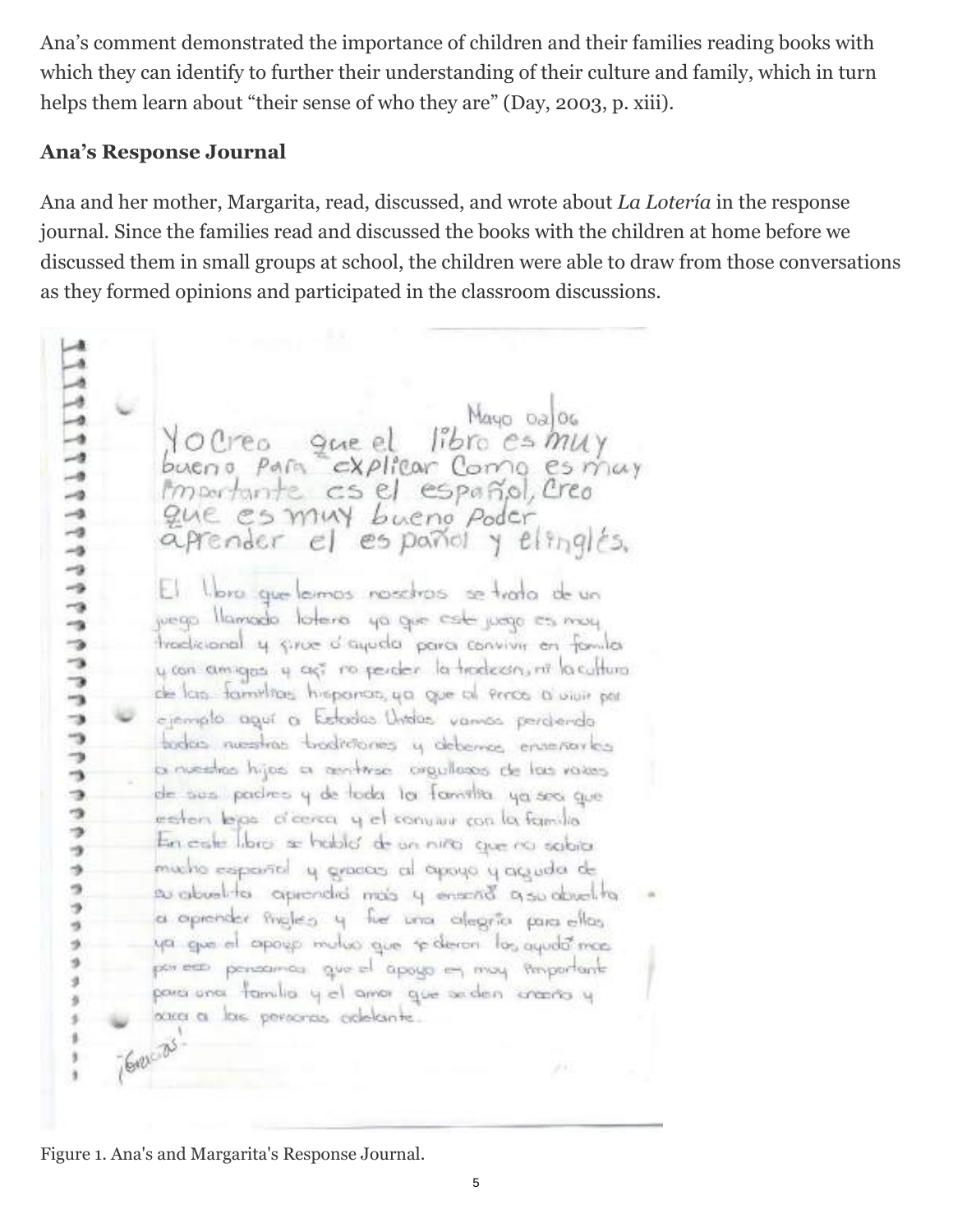In the journal, Ana wrote, "I think that the book is very important to explain how important Spanish is. I think that it's important to learn Spanish and English." Ana's mother, Margarita, responded:

The book that we read was about a game called *lotería*. This is a very traditional game that serves to help get along with friends and family and not lose our traditions or culture of Hispanic families. Since we leave our homes and come to places like the United States we can lose our traditions. We should teach our children to be proud of their parents' roots and of their families, even though they may be far away and this will also show how to live together. This book talked about a child who didn't know much Spanish and thanks to support from his grandmother he learned more Spanish and taught her some English and it was joyful for them. The help and mutual support that they gave each other helped them. That's why we think that the love and support that families give each other is very important for families; it teaches and helps us get ahead.

Margarita was concerned that children retain their cultural traditions, take pride in their families, and support one another. Several families expressed these concerns. At the end of the trimester, each family received a survey that asked them to comment on the books that were used for the Pláticas and on their participation in the discussions. One mother commented,

Es importante hablar de estos temas. Uno, como trabaja tanto, no tiene tiempo de hablar con el niño. Ahora que nos mande hacerlo, veo que es muy necesario. [It's important to talk about these topics. Because we work so much, we don't always have the time to talk with our children. Now that you make us do it, I see that it is very necessary].

#### **The Plática in the Classroom**

Later that week in the small group Plática, Samuel, Pati, Leonardo, and Rebecca talked about the importance of family helping each other. Samuel began the Plática by referring to his home discussion with his mother. Children frequently used the home discussions as starting points for our small group literature discussions in school.

**Samuel:** Mi mamá me dijo que yo jugaba lotería desde que yo era un bebó. [My mom told me that I played lotería since I was a baby.]

**Rebecca:** ¿Cómo puede ser si un bebó no sabe leer? [How could that be, a baby doesn't know how to read?]

**Samuel:** Porque me ayudaban leer.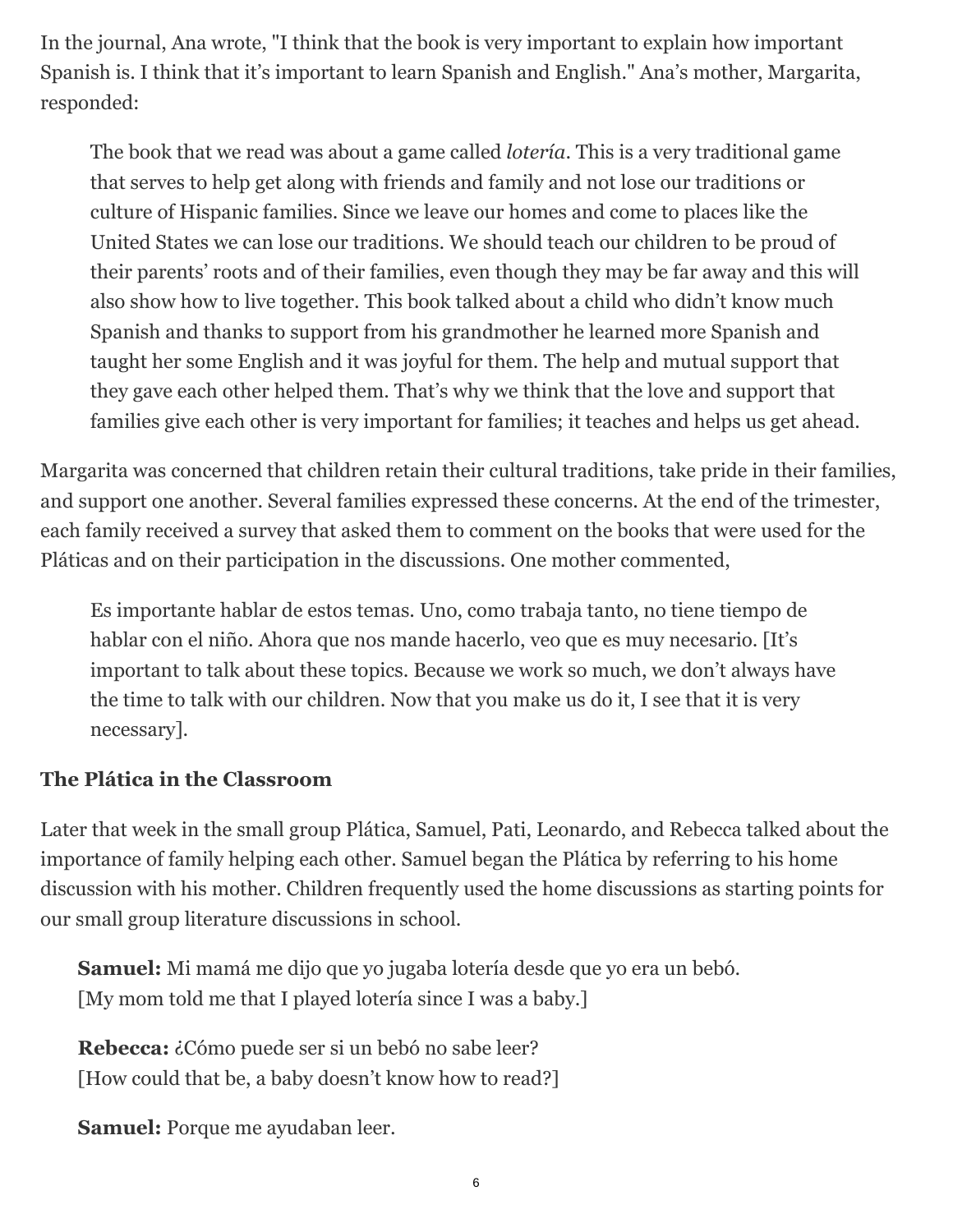[Because they helped me read.]

**Pati:** Sí, porque las familias ayudan, como en el libro, vez, el niño le enseñó inglés a su nana y ella español.

[Yes, because families help, like in the book, see, the little boy taught his grandmother English and she Spanish.]

**Leonardo:** En mi casa todos ayudan, porque así es. Dice mi pa' que todos tienen que hacer algo, no pueden hacer nada.

[At my house everyone helps, because that's how it is. My dad says that everyone has to do something, they can't do nothing.]

The children's connections to their home discussions during our read aloud and the small group Plática speaks to the need to include Latino families in children's education. Latino families want to participate in their children's education and want their children to be successful. Additionally, they want their children "to develop the values and traditions of their cultural heritage" (Riojas-Cortez, Flores, Smith, & Clark, 2003, p. 69) and not to lose their heritage. For the families of the children in my classroom, including Latino literature (literature that they can relate to and identify with) in the curriculum is one way of bridging the school literacies with those of the home.

Latino children and their families should not be made to feel that they are deficient simply because their way of making sense of the world does not mirror that of the mainstream culture. Children's ways of constructing literacy should not be seen as an obstacle to their education, but should be the foundation we build upon in classrooms. Including Latino literature in the curriculum and sending the books home to be shared by the family provides an opportunity for children and their families to see themselves, their culture, and their language in a book. More importantly, by participating in home Pláticas, the families are invited into the curricula and are asked to participate in meaningful ways in home/school partnerships. It is time that we actively include families in our curricula rather than ask them to take spectator roles.

#### **References**

- Day, F.A. (2003). *Latina and Latino voices in literature: Lives and works*. Westport, CT: Greenwood Press.
- Jennings, L. & O'Keefe, T. (2002). Parents and children inquiring together: Written conversations about social justice. *Language Arts*, *79*(5), 404-414.
- Laínez, R.C. (2005). *Playing lotería/El juego de la lotería*. Ill. Jill Arena. Flagstaff, AZ: Luna Rising.
- Leland, C., Harste, J., Ociepka, A., Lewison, M., & Vasquez, V. (1999). Exploring critical literacy: You can hear a pin drop. *Language Arts*, *77*(1), 70-77.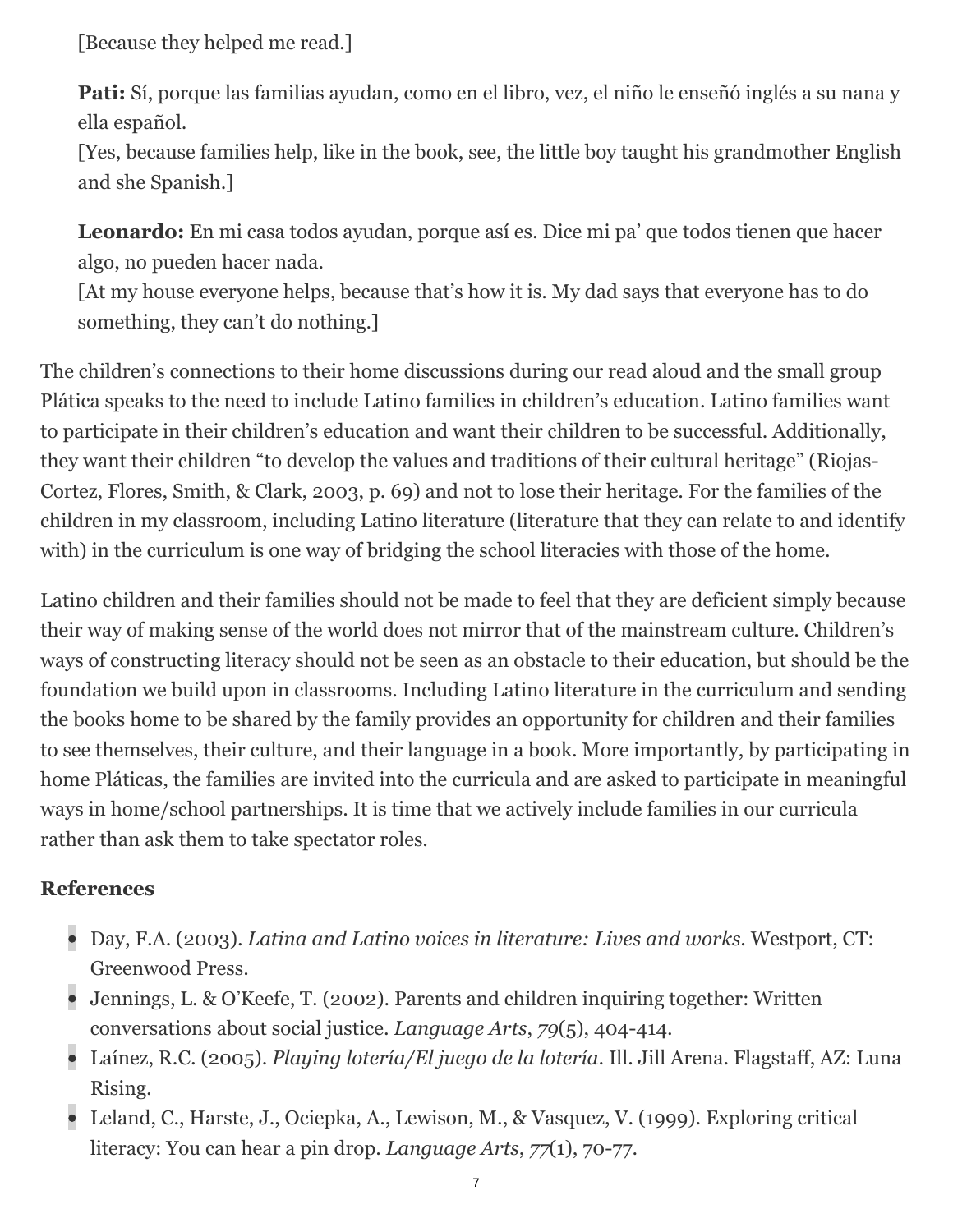- Medina, C.L. (2004). Drama wor(l)ds: Explorations of Latina/o realistic fiction. *Language Arts*, *81*(4), 272-282.
- Moje, E.B. (2004). Powerful spaces: Tracing the out-of-school literacy spaces of Latino/a youth. In K. Leander & M. Sheehy (Eds.), S*patializing literacy research and practice* (pp. 25- 38). New York: Peter Lang.
- Moje, E.B. & Hinchman, K. (2004). Culturally responsive practices for youth literacy learning. In J. Dole & T. Jetton (Eds.), *Adolescent literacy research and practice*. (pp. 321- 350) New York: Guilford.
- Muspratt, S., Luke, A., & Freebody, P. (1997). *Constructing critical literacies: Teaching and learning textual practice*. NJ: Hampton.
- Nieto, S. (1999). *The light in their eyes: Creating multicultural learning communities*. New York: Teachers College Press.
- Riojas-Cortez, M., Flores, B.B., Smith, H.L., & Clark, E.R. (2003). Cuéntame un cuento [Tell me a story]: Bridging family literacy traditions with school literacy. *Language Arts*, *81*(1), 62- 71.
- Rosenblatt, L. (1978). *The reader, the text, the poem: The transactional theory of the literary work*. Carbondale, IL: Southern Illinois University Press.
- Short, K. (1997). *Literature as a way of knowing*. York, ME: Stenhouse.
- U.S. Census. (2002). Retrieved September 4, 2008, from Factfinder United States Census. Web site: http://factfinder.census.gov

**Julia López-Robertson** is an assistant professor in Language and Literacy at the University of South Carolina, Columbia, SC.

## **Exploring Family Perspectives of Latino Children's Literature**

By Jeanne G. Fain and Robin Horn

Second-grade bilingual students in Robin's classroom engaged in family literature discussions by first selecting one book out of four possible choices every three weeks to share and read with their families at home. Students excitedly chose books in the language that resonated with their family -- Spanish, English, or both languages. Through this kind of home/school collaboration, students find a comfortable place to experience the joy of reading with a relative or caregiver. Families open the book and see their culture represented across the pages. Rich literacy experiences are created in Spanish and/or English and knowledge of literacy is shared as families read and discuss the literature. To document family-led literature discussions in the home, students' families used disposable cameras to capture these experiences and invite teachers to see the power of literature in their lives.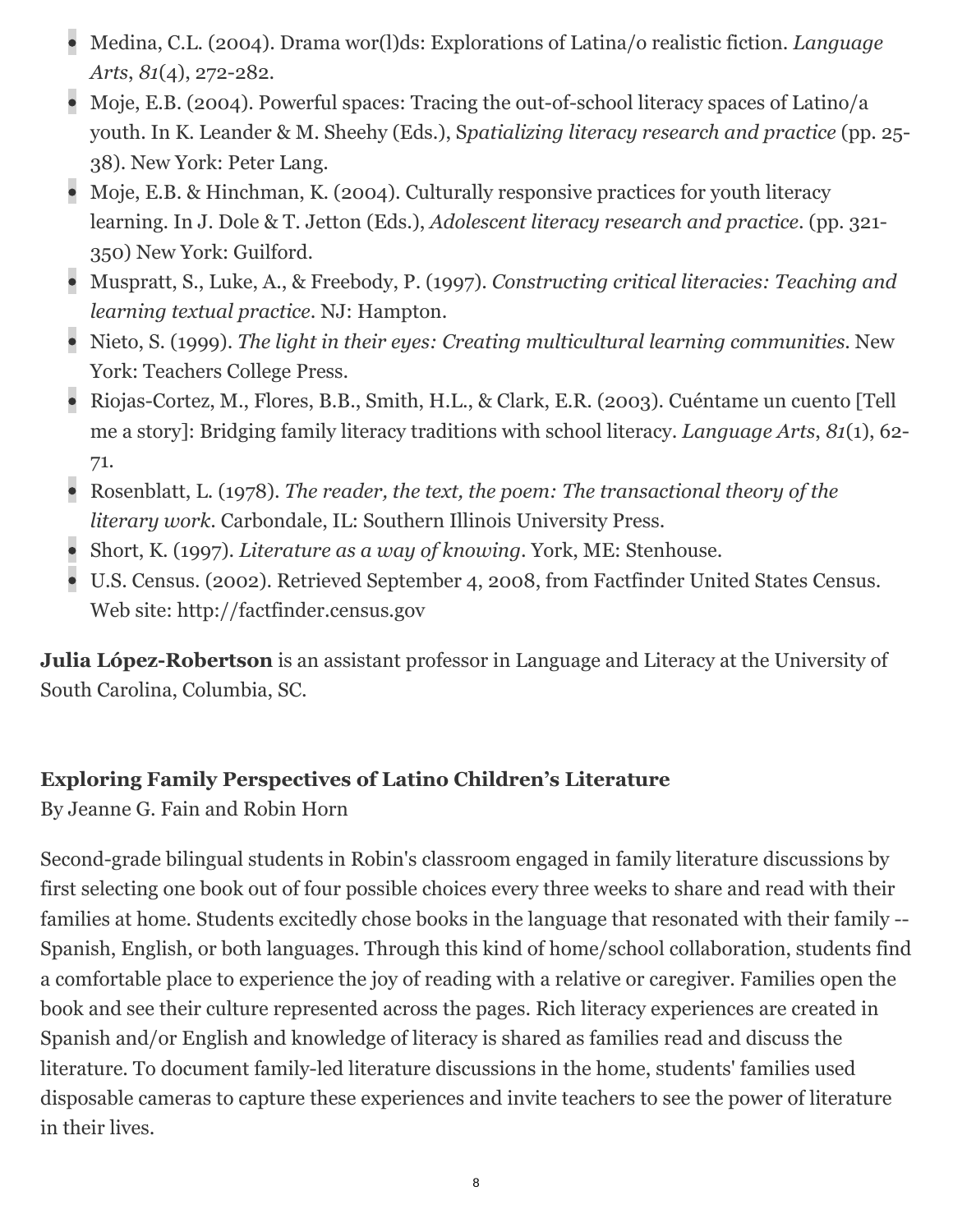"Me parece una excelente oportunidad para establecer una relacion mas estrecha con el niño y intercambiar puntos de vista sobre un mismo tema," states Mrs. H. ["It appears to me an excellent opportunity to establish a deep relationship with my child as we exchange our points of view around the same theme."] The enthusiasm this parent expresses for reading and talking about high quality bilingual children's books illustrates how family-led literature circles in the home provide children with rich opportunities to talk about a book in the language of their choice.



Figure 1a. Father and Son Read Together.



Figure 1b. Family Reads Together.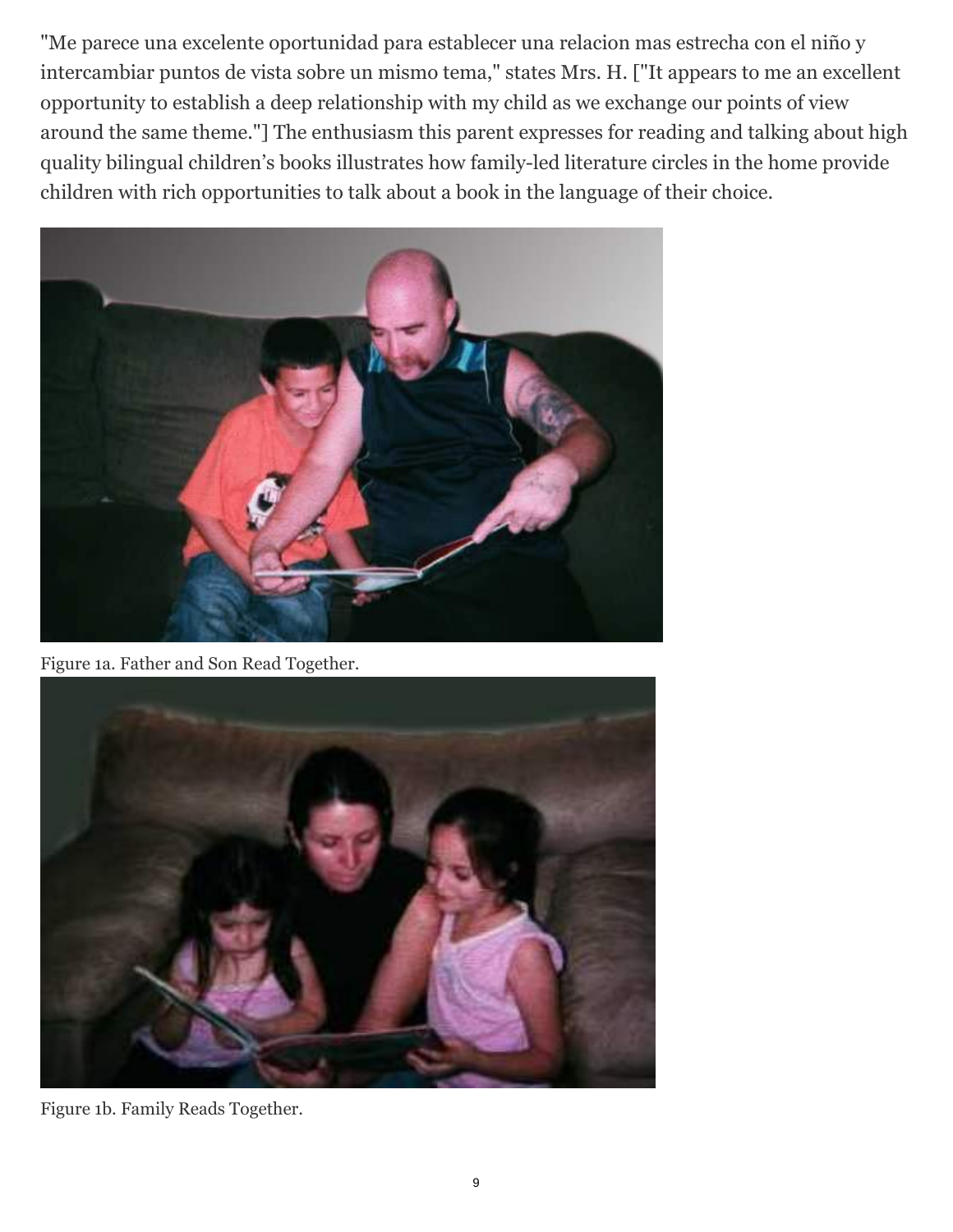Robin, a second grade teacher in a predominantly Latino school, and Jeanne, a university professor, are actively engaged in thinking about how parents and their children talk about linguistically and culturally diverse literature within the home and the classroom. We meet regularly and discuss how we can use Latino literature with second grade students and how we can effectively create authentic partnerships with families. We begin this engagement with Latino children's literature each year by holding a bilingual informational meeting about literature circles and welcoming second grade families to join us in reading and discussing literature throughout the school year. Families attend our meeting and we informally dialogue about how we can build connections with Latino literature in their homes and in the classroom. We invite thoughts and suggestions within our discussion and encourage parents to use their native languages as they work as a family to figure out thoughtful ways to talk about the literature in their homes.

#### Mrs. R., one of the parent participants, commented:

I think it's a great opportunity to spend time together and share our ideas. I think that these books are wonderful. I get to see and hear her read in Spanish. She is learning to read in Spanish independently without instruction. When I was a child, I couldn't do this kind of project with my parents because they didn't understand English. These books are great for the students' parents who don't speak English.

To engage students with Latino literature, we purposely select four or five bilingual and Latino books connected to themes, such as family, traditions, bilingualism, equity, or a highlighted author. We create a tentative curriculum map with book titles that we think will connect with students and their families. The map is used as an organizational tool and we build space into the map to make changes as we incorporate the interests of students and families into the curriculum.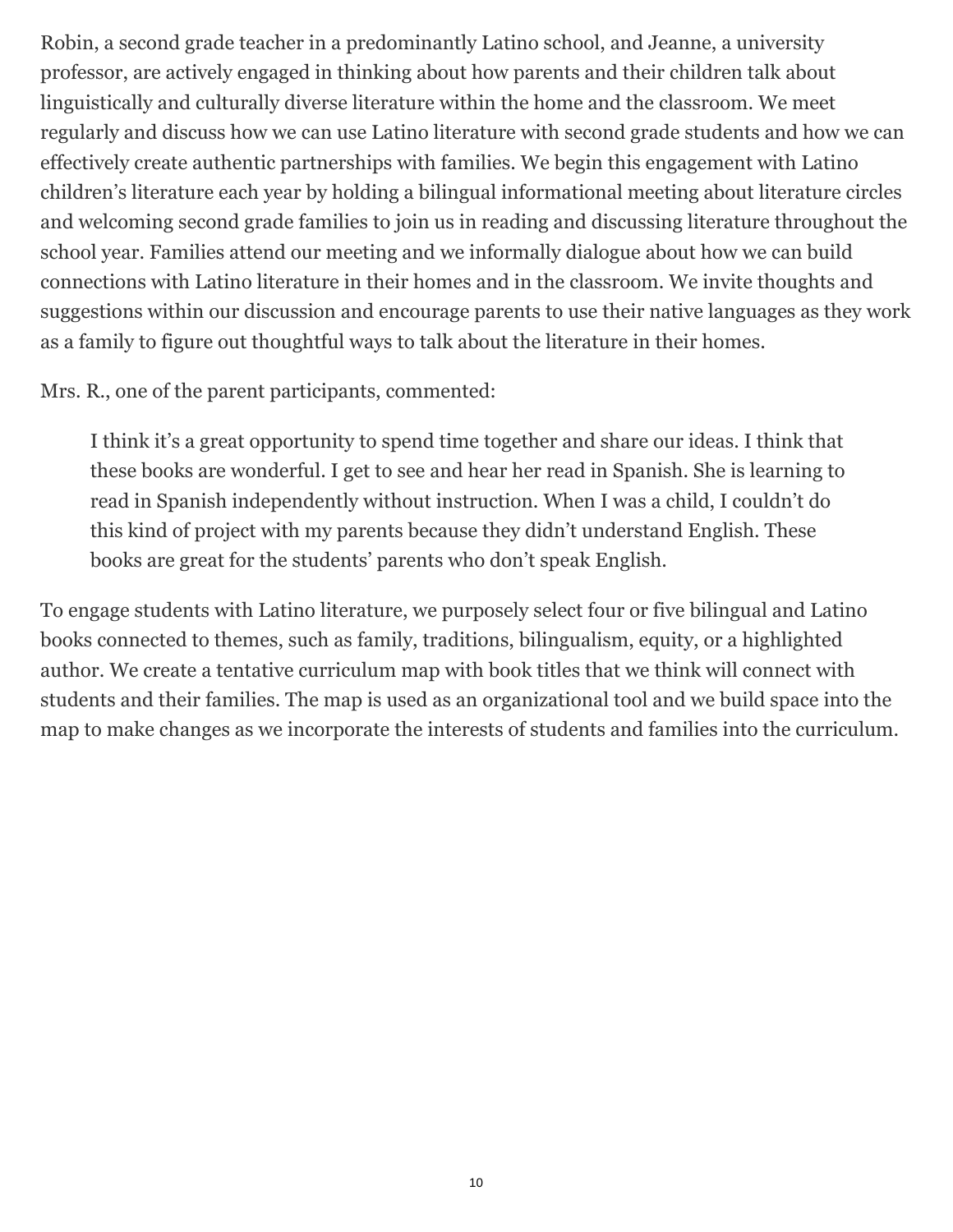

Figure 2. Curriculum Map.

This map guides our initial selection of literature that is sent home throughout the year (click on map to enlarge). The books for each theme are used for the family literature discussions. These discussions also include family-response journals (lined-notebooks), which are sent home with the second graders. All members of the families are invited to write and/or draw their thoughts and connections to the story in the language of their choice. We also work with the books and the theme through in-school engagements and discussions.

As part of one theme, Robin's class met Juan Felipe Herrera when he visited their school and helped the students reenact his story *Super Cilantro Girl* (2003) at a school-wide family picnic. This visit provided the background for the class to read his books, *Calling the Doves* (1995), *The Upside Down Boy* (2000), *Grandma and Me at the Flea* (2002), *Featherless* (2004), and *Super Cilantro Girl* (2003). The following entry is from a family-response journal to *Super Cilantro Girl*.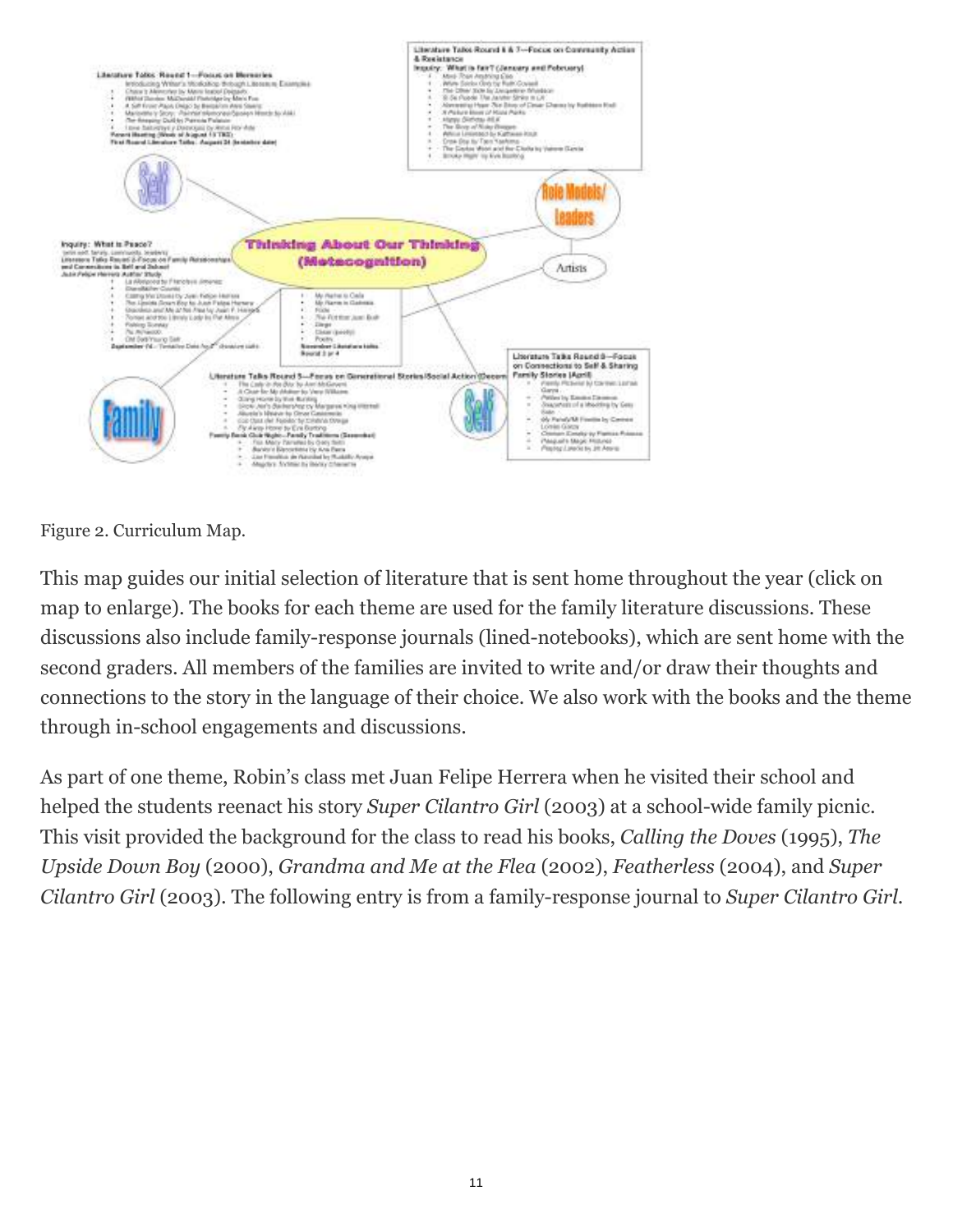ta. Superi  $03 - 03 - 0$  $603.$ woods yeces CX. CN cosas *micclo* dreamina Decause

Figure 3. Family Response Journal.

Through our collaboration with families, we hope to gain insights into their perspectives about what makes Latino literature culturally authentic for them (Fox & Short, 2003). Jeanne created a bilingual survey based upon Day's framework (1997) and Robin collected the surveys from families.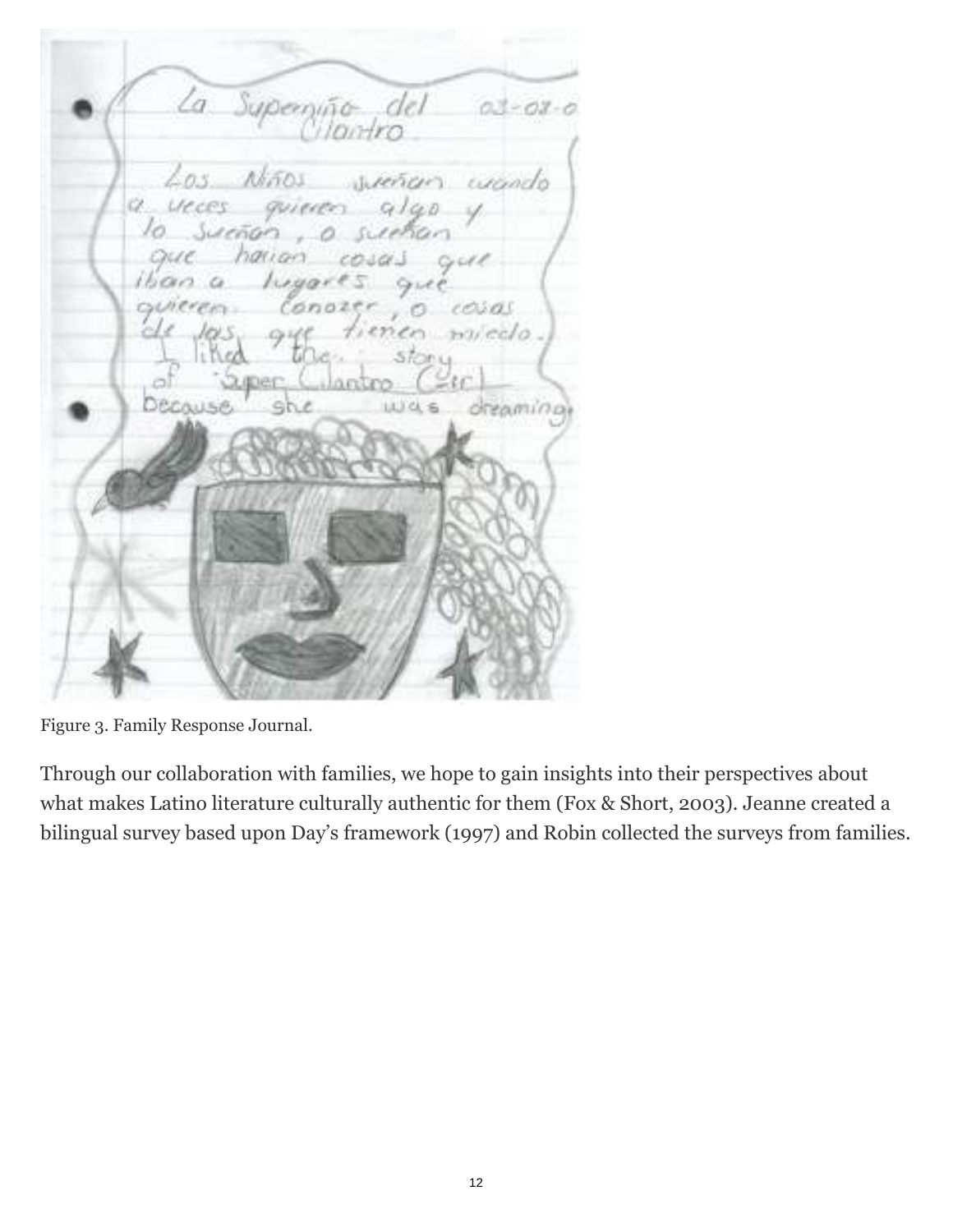| [Preguntas] Questions                                                                                                                                                                                                                                                                                                                                                                                                                                                                                         | Questions                                                                                                                                                                                                                                                                                                                                                                                                                                         |
|---------------------------------------------------------------------------------------------------------------------------------------------------------------------------------------------------------------------------------------------------------------------------------------------------------------------------------------------------------------------------------------------------------------------------------------------------------------------------------------------------------------|---------------------------------------------------------------------------------------------------------------------------------------------------------------------------------------------------------------------------------------------------------------------------------------------------------------------------------------------------------------------------------------------------------------------------------------------------|
| • ¿Cuales son sus<br>pensamientos acerca de los<br>personajes en los libros?<br>Cuales son sus<br>pensamientos acerca de los<br>cuentos (temas, héroinas,<br>héroes)?<br>Cuales son sus<br>pensamientos acerca de los<br>libros escritos por Juan<br>Felipe Herrera?<br>• ¡Cuales son sus<br>perspectivas acerca del<br>idioma/las palabras que<br>usan en los libros de los<br>libros?<br>$\bullet$ <i>Usted y su familia</i><br>tuvieron conexiones con<br>los libros? Por favor<br>explique sus opiniones. | What are your thoughts<br>about the characters in the<br>baak?<br>What are your thoughts<br>about the stories (themes,<br>heroes, heroines)?<br>What are your thoughts<br>about the books written by<br>Juan Felipe Herrera?<br>What perspectives would<br>you like to share about the<br>language of the<br>books that we have sent<br>home?<br>Are there connections that<br>your family has made with<br>the books? If yes, please<br>explain. |

Figure 4. Bilingual Survey Sent Home.

We used thematic analysis while identifying and classifying the families' perspectives. We looked at the survey responses in terms of topics, meanings, and themes and we attempted to create a picture of collective experiences (Taylor & Bogdan, 1984). We constructed webs of the responses from each survey and identified themes throughout this analysis. We identified four categories of family perspectives related to cultural authenticity: Themes and Stories/*Cuentos*, Qualities of Characters, Language of the Book, and Local Knowledge of Insiders. Families viewed the stories in the literature as holding importance in terms of relationships and teaching that was *muy educativo* [very educational]. They examined the strengths of bilingualism and saw language as a resource (Ruiz, 1984), positioning themselves as learners through learning another language. As insiders, they referred to knowledge of cultural membership and details of authenticity.

#### **Themes and Stories: "We are able to enter the story"**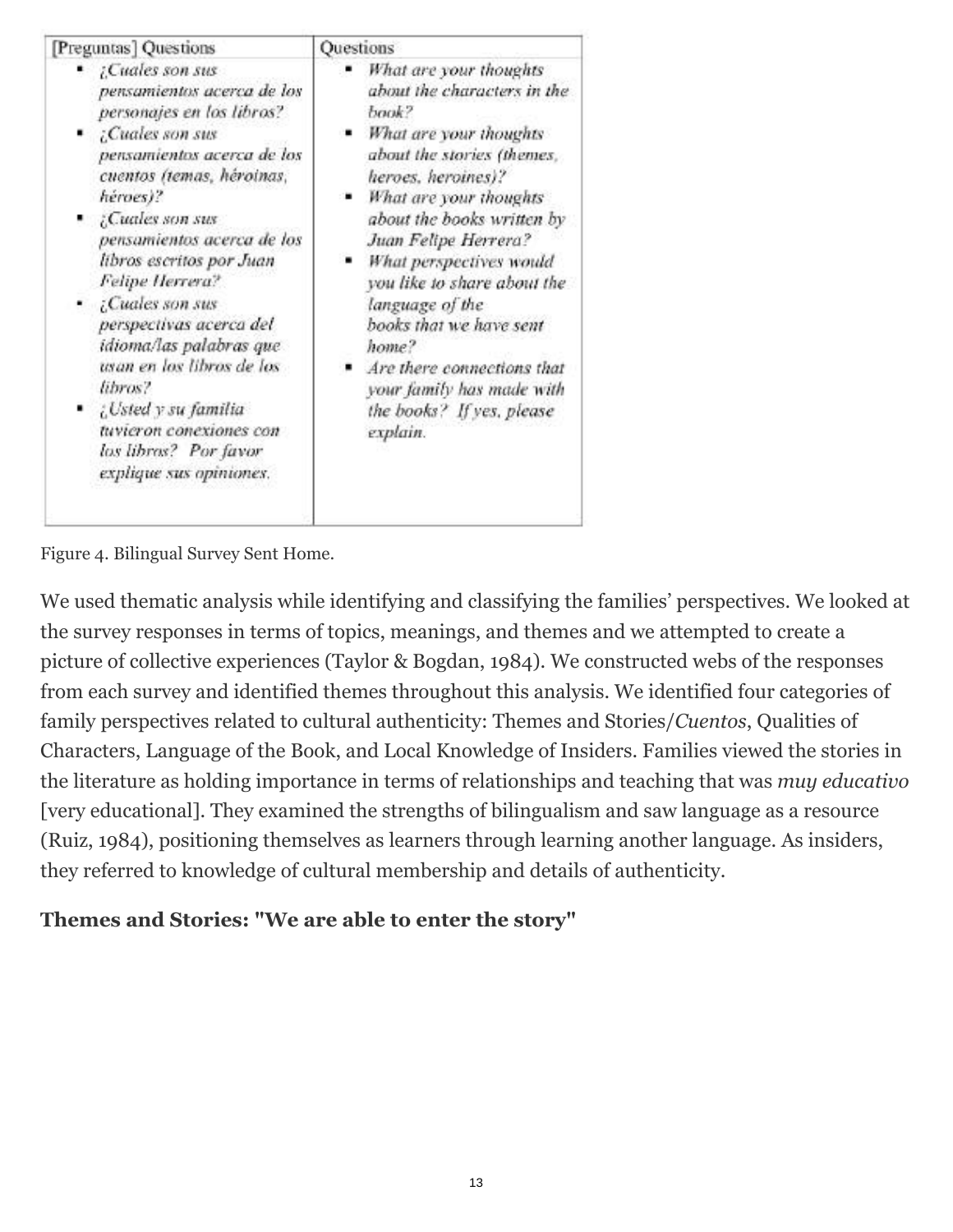

Figure 5. A Father Reads to His Daughter.

This image of a father reading with his daughter reflects the ways in which our families embraced the books and made strong connections to the relationships present in the stories. They connected to the use of kinship terms in the literature by relating the stories to family members in their own lives (Barrera & Quiroa, 2003). Many families connected to *abuelitas* [grandmas] from the stories and talked about the heroines in their families. They responded to the theme of goodness by attending to how good triumphs evil in most stories.

The families also attended to the educational nature of the stories in the literature. For them, the books generated enthusiasm for reading because they noticed the *consejos* [advice] within the stories. The books reflected the ways in which families share local knowledge. Families observed that the stories assisted their children to see the "personal and become better" and that "anything is possible." Their recognition that stories teach was indicated by comments, such as "Our culture is where we came from." The stories represented the vibrant history of their ancestors.

#### **Qualities of Characters: "***Momento de leer juntos***" ["A time of reading together"]**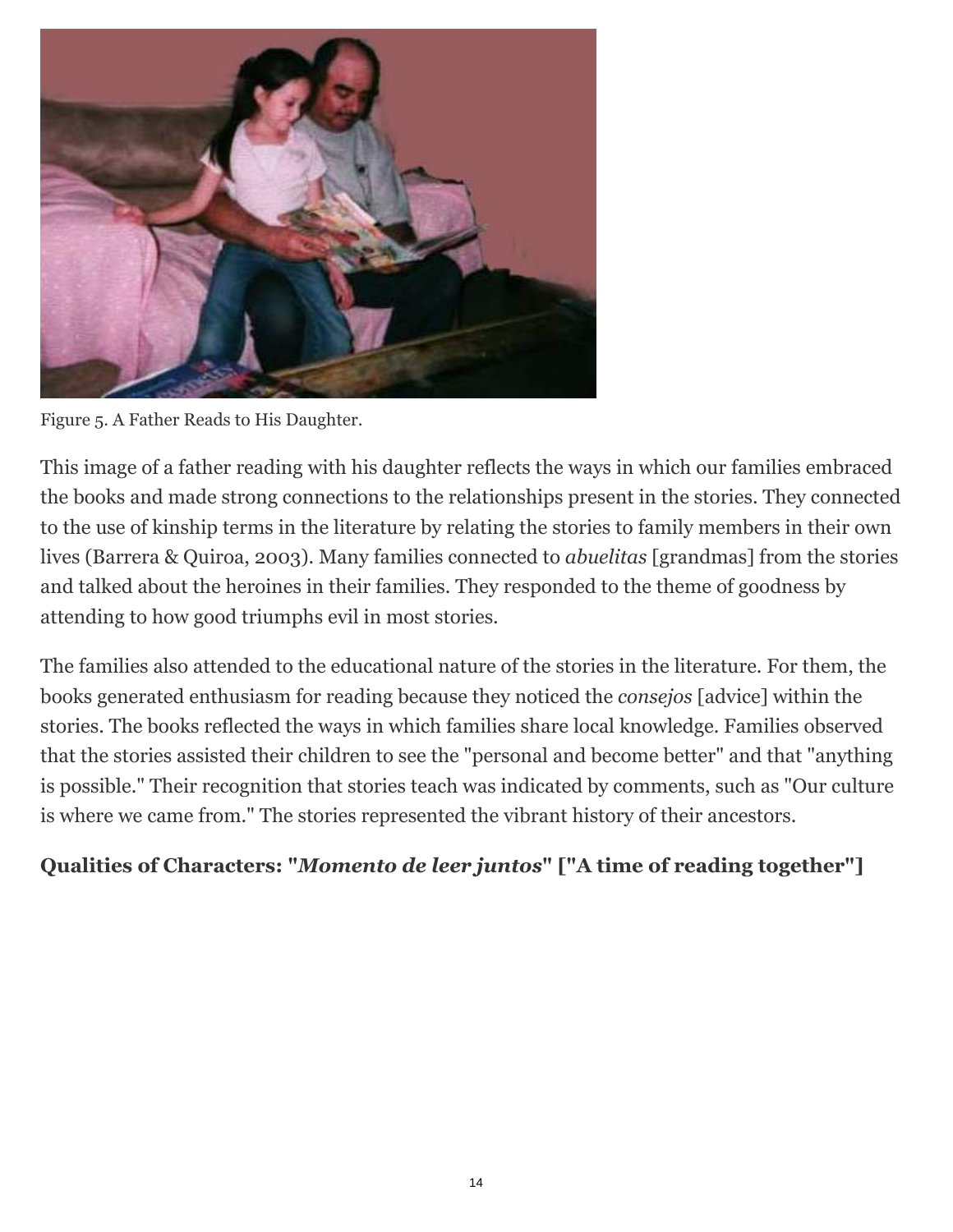

Figure 6. Families Read Together.

This image personifies families making connections with *la gente* [people/characters] from the literature. The qualities of the characters from the literature struck a chord with family members who found themselves in those characters. They focused upon what the characters offered in terms of *consejos*. This relates to how the characters teach their children, particularly in how the characters grapple with adversity. Parents also stated that the characters instilled a love of reading in their children. The "goodness" of characters integrated beauty, good works, and importance. Heroes and heroines were viewed as positive role models. Several families commented that the characters worked hard and often immigrated to the United States from "the other side" (Mexico).

#### **Language of the Book: "We are able to read in Spanish and can read to them in English"**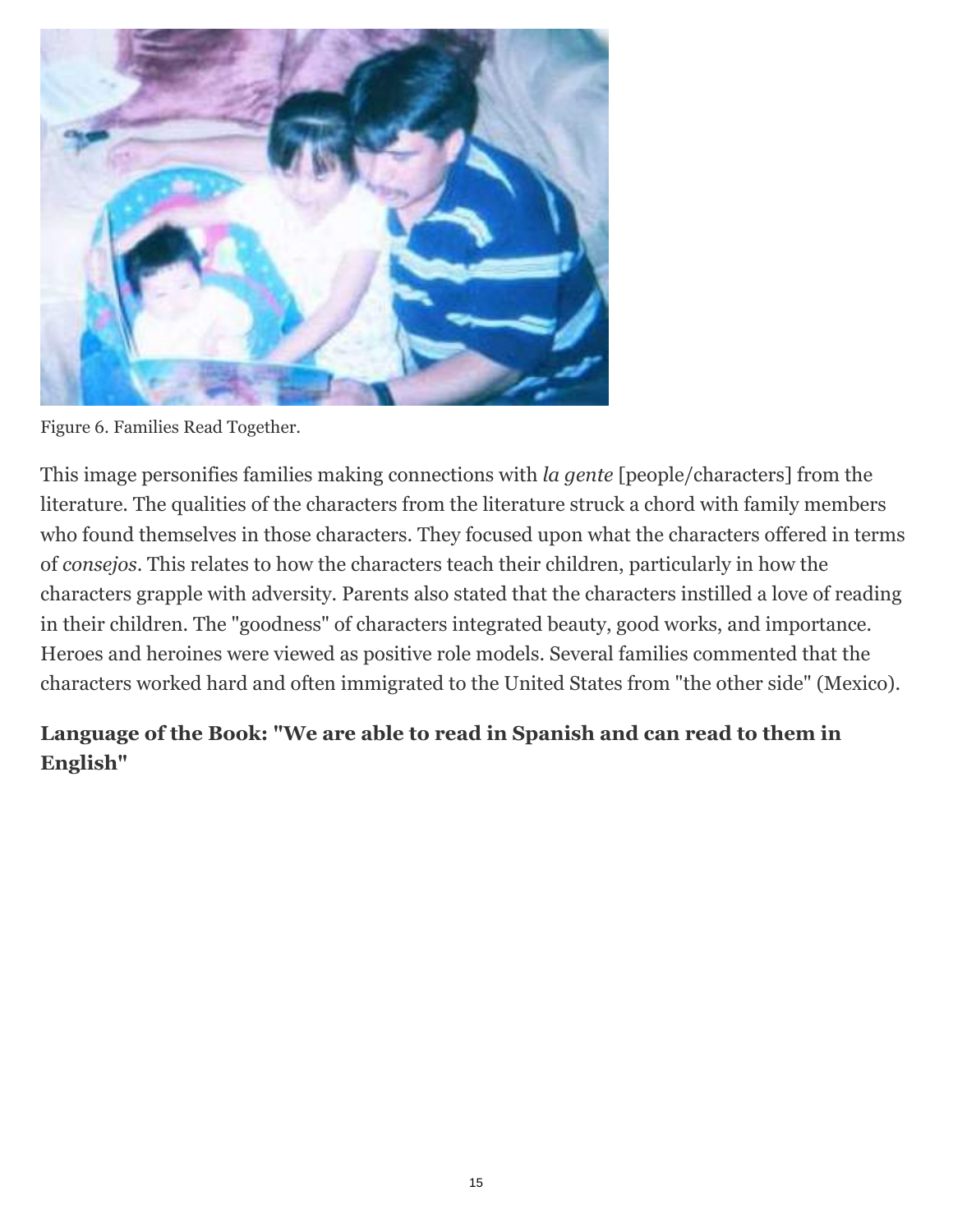

Figure 7. A Second Grader Writes in Her Response Journal.

The second grader in this image is responding and making sense of a bilingual text in her response journal. Families reiterated many times that language is a resource in their lives and world (Ruiz, 1984). Our use of bilingual books enriched their own languages as bilinguals. It was significant for the families to have books in more than one language. Families concluded that both languages contributed to their bilingualism and that Spanish assisted them in making sense of English. Language from the literature also led to *aprendiendo* [learning]. Families indicated that it was good to learn more in English and their children were learning different languages. One family shared, "We are able to read them and we want to read so that I can listen and help write the thoughts that we like in two languages." Another parent indicated:

I think that this reading project is great and it really helps my child and I to just be together and what better way than reading. I really like the books because we can read them in Spanish and English. My child is learning how to read in English and Spanish.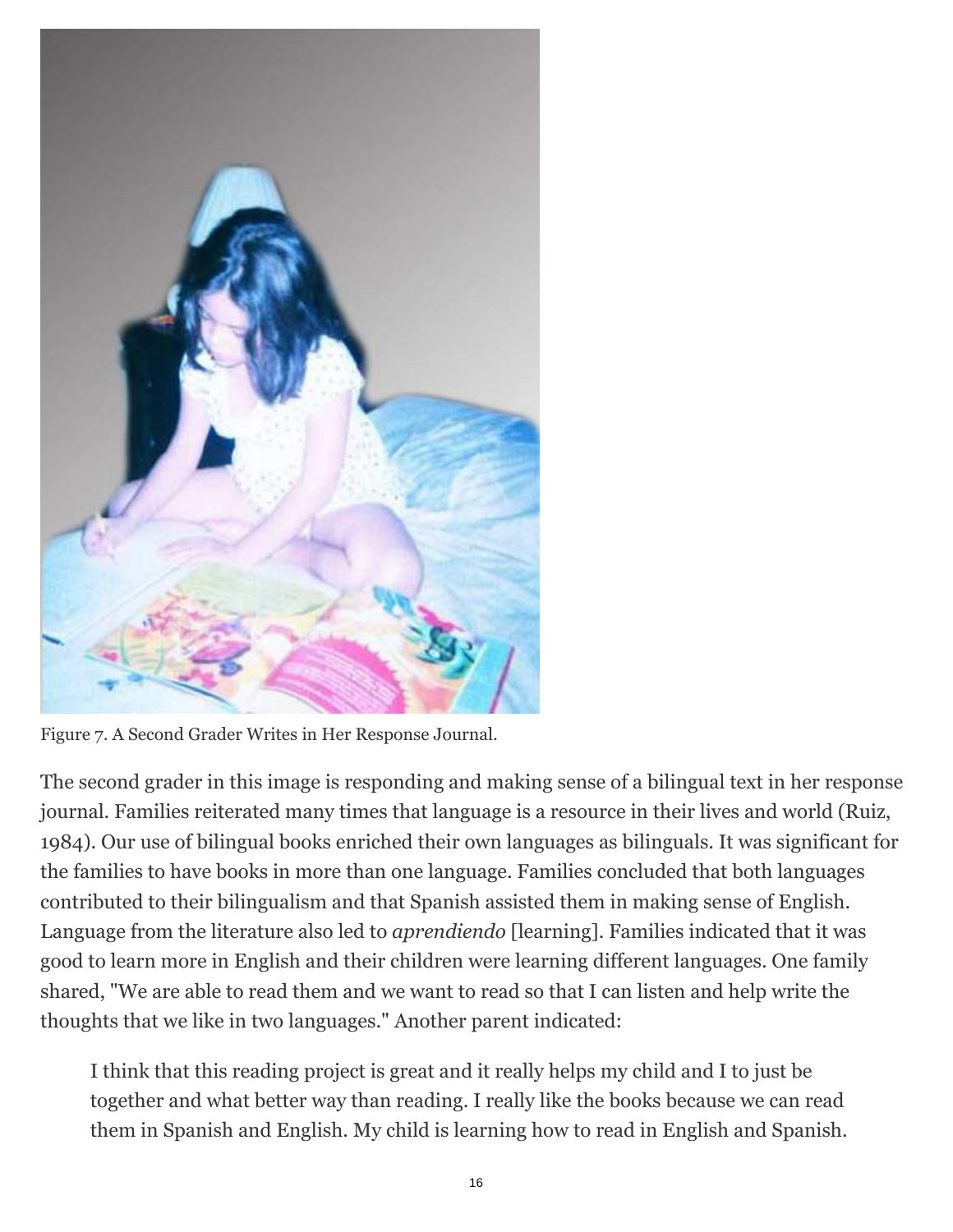Having the story be in Spanish and English helps me and my child understand the story a lot more.

Another family stated, "We are working together and we share turns reading in whatever language and if I can't pronounce it the child corrects me and I learn something new. And my child has helped me to learn." The translations in the literature were not critiqued; instead families emphasized the importance of the presence of two languages in the literature.

#### Local Knowledge of Insiders: "We are able to connect with the lives of our *familias*"



Figure 8. Juan Felipe Herrera Engages Students.

This photo was taken when Juan Felipe Herrera visited the school for a daylong author event. The visit culminated in a school-wide picnic where students dramatized one of his stories, *Super Cilantro Girl*. Families noticed that authors like Herrera wrote books that were based in the knowledge of insiders from their culture. One family indicated, "We are able to connect with the lives of our families in how they live together and eat well and are learning to use my culture with our habit to read. And the books are written in such a way that is simple and we understand the children are like us." Another parent shared, "It's a very exciting feeling when reading a book because it makes you closer. It's awesome and important for her to understand her background as a Hispanic and that if she really wants to be someone she can always make her dream come true, but work for it as well." Culture was viewed as being passed across different generations and included the resources that families tapped into within their daily life.

#### **Final Thoughts**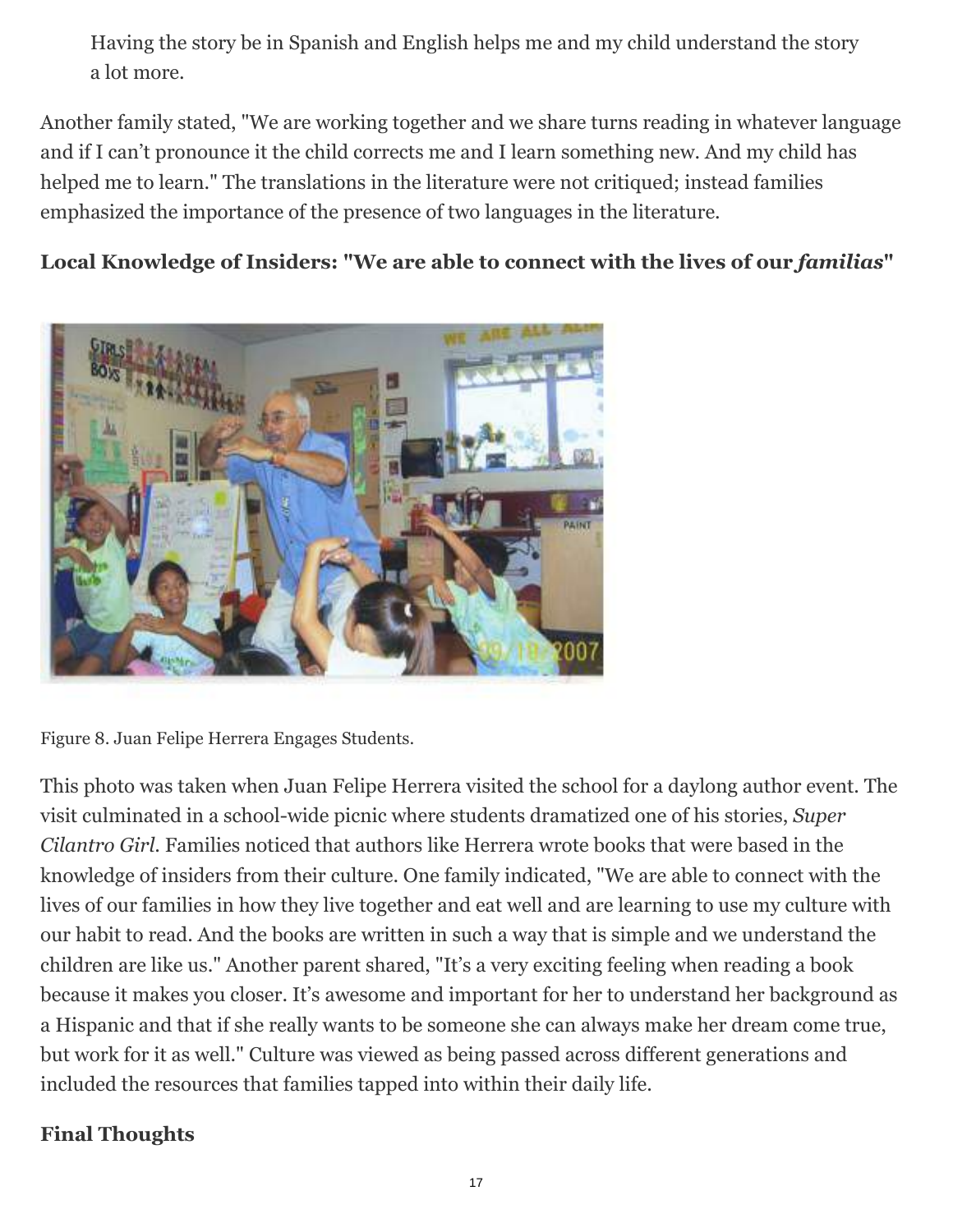The meaningfulness and importance of the home/school literature discussions were supported by the parents' observations and thoughts in the surveys. One parent stated, "The children love the books and look forward to spending quality time sharing them and discussing them. It has been a very enjoyable experience for us." As teachers and as researchers, it affirmed that bilingual parents should be utilized as a resource in supporting their children's literacy. Given the opportunity and resources, families provided rich literacy experiences for children in their homes. It also affirmed the importance of allowing parents to share their thoughts related to their own child's learning. The surveys provided many insights that would not have been heard without the invitation. We intentionally selected books that we thought were authentic and would relate to the lives of the children and their families. The parents' comments showed us the power of their perspectives as connected to Latino literature.

#### **References**

- Barrera, R. & Quiroa, R. (2003). The use of Spanish in Latino children's literature in English: What makes for cultural authenticity? In D. Fox & K. Short (eds.), *Stories matter: The complexity of cultural authenticity in children's literature*, (pp. 247-268). Urbana, IL: NCTE.
- Day, F. (1997). *Latina and Latino voices in literature*. Portsmouth, NH: Heinemann.
- Fox, D. & Short, K. (Eds.). *Stories matter: The complexity of cultural authenticity in children's literature*, p 3-24. Urbana, IL: NCTE.
- Herrera, J.F. (1995). *Calling the doves /Canto a las palomas*. San Francisco: Children's Book Press.
- Herrera, J.F. (2000). *The upside down boy/El niño de cabeza*. San Francisco: Children's Book Press.
- Herrera, J.F. (2002). *Grandma & Me at the Flea /Los Meros Meros Remateros*. San Francisco: Children's Book Press.
- Herrera, J.F. (2003). *Cilantro girl / La superniña del cilantro*. San Francisco: Children's Book Press.
- Herrera, J.F. (2004). *Featherless/Desplumado*. San Francisco: Children's Book Press.
- Ruiz, R. (1984). Orientations in language planning. *NABE Journal*, *8*(2), 15-34.
- Taylor, S.J., & Bogdan, R. (1984). *Introduction to qualitative research methods: The search for meanings*. New York: John Wiley.

**Jeanne G. Fain** is a research associate at Vanderbilt University in Nashville, TN. **Robin Horn** is a second grade teacher at Galveston Elementary School in Chandler, AZ.

## **Family Stories: A Window into Students' Lives**

By Deanna Paiva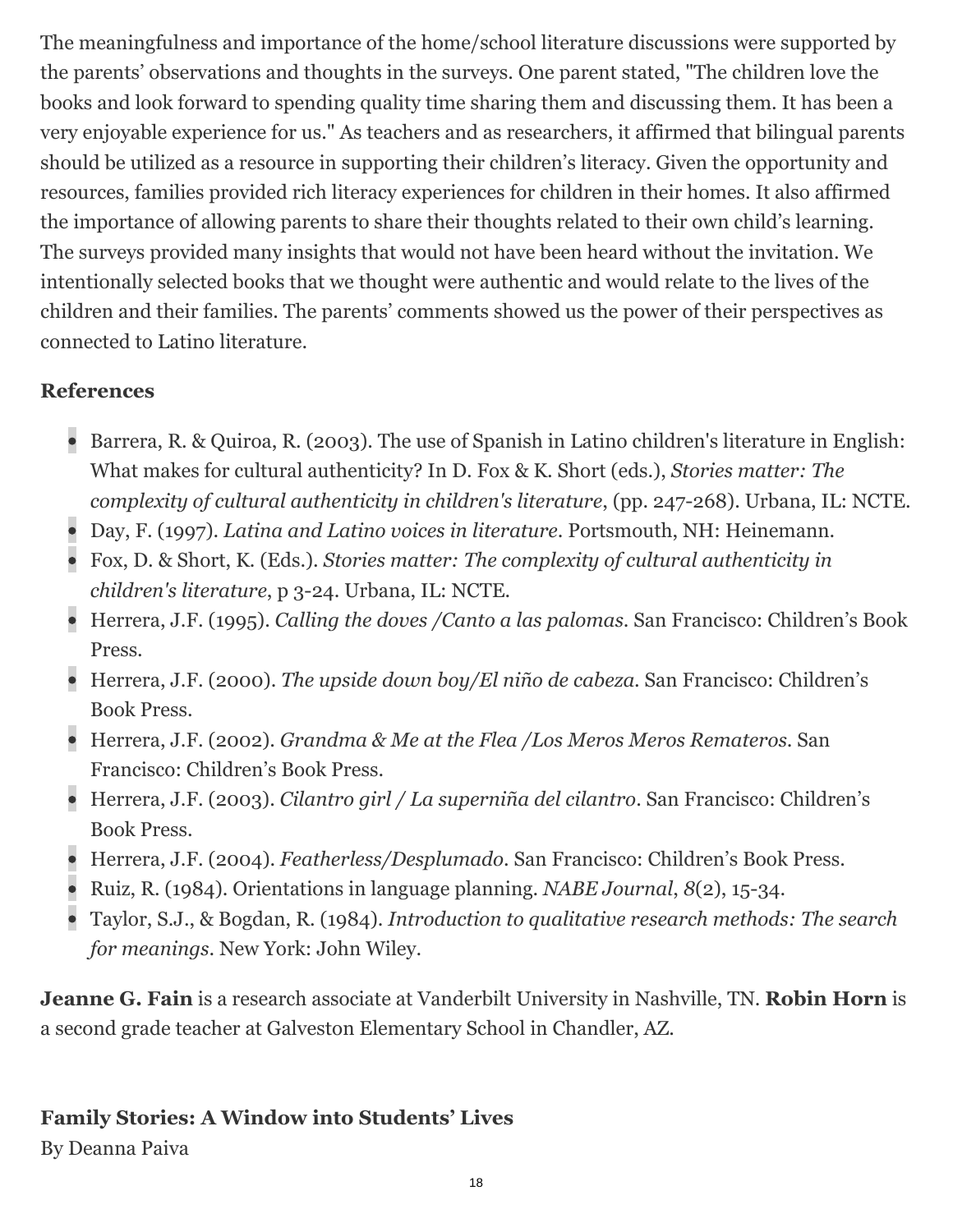For many years teaching, I have bolstered a curriculum lacking in multiculturalism with quality children's literature that reflects diversity in heritage, customs, and practices as well as commonalities across humanity. Multicultural literature can evoke a feeling of pride and acceptance when reading about a character who represents the reader's culture. Because many of my students are Latino, we read books representing Latino culture, such as *I Love Saturdays y domingos* (Ada, 2004), *Tomas and the Library Lady* (Mora, 1997), and *Too Many Tamales* (Soto, 1993). One particular book served as my bridge to students' culture and helped me gain an insider's view of their families' beliefs and values. *In My Family/En mi familia* by Carmen Lomas Garza (2000) helped me gain insight to their world by connecting common everyday practices with their families' funds of knowledge. *In My Family/En mi familia* is a bilingual book illustrated in an almost folk style of painting. The paintings tell the stories, but each painting is embellished by short vignettes of the illustrator's memories of life in south Texas.



Veronica, a colleague at the University of North Texas, brought *In My Family/En mi familia* to my classroom. She was interested in tapping into families' funds of knowledge through a bilingual book of family stories. Because she had recently moved into a consulting position, she was lacking a class of students, so I suggested borrowing mine. Most of my third-grade students are Latino, having at least one parent with a Mexican heritage. Three of my students who self-identify as Latino have families from Cuba, Honduras, and the Philippines. One student has Bosnian

heritage, one is African-American, and one is Anglo. Most students are the first generation born in the United States, and their families maintain strong ties with their families in their home countries.

Veronica came to our classroom three times for about an hour, first to introduce the book and the task; next to collect their stories; last to have a publishing party. On her first visit, Veronica introduced *In My Family/En mi familia*. When she was in the room, I became the observer. On that day, I witnessed a cultural explosion in our classroom. Veronica started with Ventosa, a vignette about how to get water out of your ear. Garza shares the "home remedy" of making a funnel of paper, lighting it, and then quickly placing it in the person's ear. The children squealed with excitement, eager to tell how they had witnessed that practice by adults in their families in Mexico. We had planned to read only two or three vignettes, but had underestimated their excitement as signaled by their electrified chatter connecting the vignettes to their families' experiences. We had such fun hearing their family stories pour into our discussion. I observed the children, who started out sitting quietly and cross-legged, now up on their knees engaged in small conversations with their neighbors telling their stories as Veronica turned the page to yet another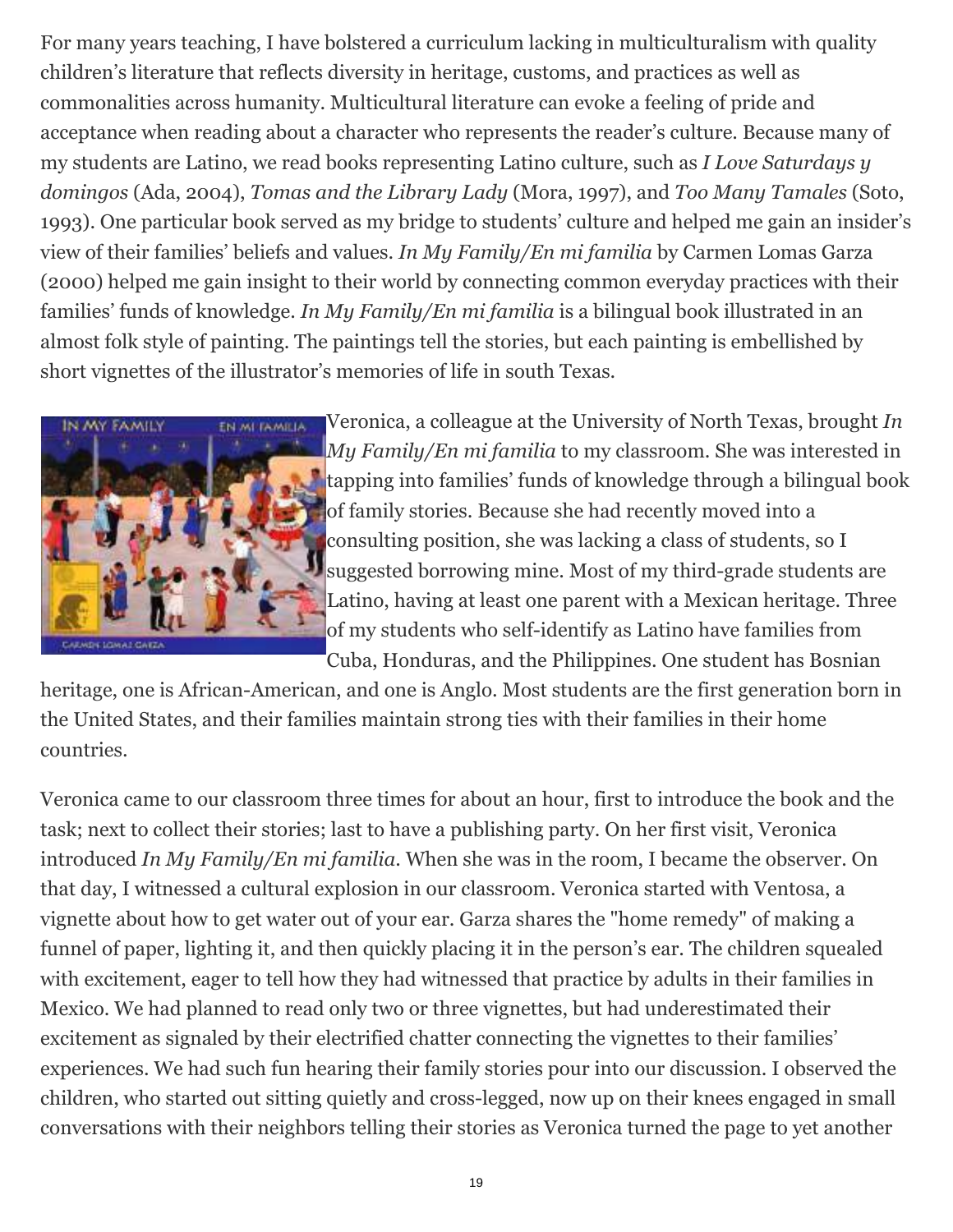

colorful painting and vignette. Veronica left the book for us to enjoy and we used it to begin our daily read aloud time for several weeks with the children wanting to hear more vignettes and requesting their favorites to be read again. Wanting to extend their excitement, I read another volume of Garza's vignettes, *Family Pictures/Cuadros de familia* (2005).

The vignette from *In My Family/En mi familia* that seemed to encourage the longest-lasting dialogue was La Llorona [Weeping Woman]. La Llorona is the grim story of a woman who drowns

her children in a river as an act of revenge against her absent husband and is condemned to endless nights of weeping and searching for her children. Veronica indicated that Mexican parents tell the story of *La Llorona* as a way to scare the children into behaving by threatening a visit from her if children act badly. I had heard many students through the years make a reference to this character, but this was my first time to see the story in print. What I didn't realize were the many adaptations of *La Llorona* told in an oral tradition. For many days following Veronica's initial visit, children brought different accounts of *La Llorona* to school. They were engaging in discussions with their families at home and bringing the stories back to school to share. For quite some time we began each read aloud time with new oral versions of La Llorona.

Two of my students, who are natural storytellers, were proficient with *La Llorona* stories. Mayra shared her own witnessing of *La Llorona* at the window while sleeping in the living room of her father's house in Mexico, as well as a story of her mother's encounter as a young girl.

When my brother and I wouldn't go to sleep, my mother would tell us about the time that she was grabbed by the foot at the *Mercado* [market]. My grandpa had to pull her away and she was sure that it was *La Llorona* grabbing her. My mother heard, "Quiero a mis hijos" [I want my children].

Karen shared the most versions of *La Llorona* with her accounts of personal experiences in her aunt's house in Mexico. While staying with her aunt who lived across from a creek, Karen saw *La Llorona* running at night with a baby that looked like a devil in diapers. Another night, she was wakened by a white shadow "floating with no legs" at the foot of her bed screaming, "Te voy a agarrar otra vez!" The shadow was pulling on the bed and Karen's sister was pulling her back. "My mom and dad sleeping in another room past the kitchen, heard someone yelling, 'No, No!' Then a white shadow flew out the window and blended in with the house."

*In My Family/En mi familia* and *Family Pictures/Cuadros de familia* describe ordinary everyday practices that draw from Latino families' funds of knowledge. This knowledge includes *The Healer*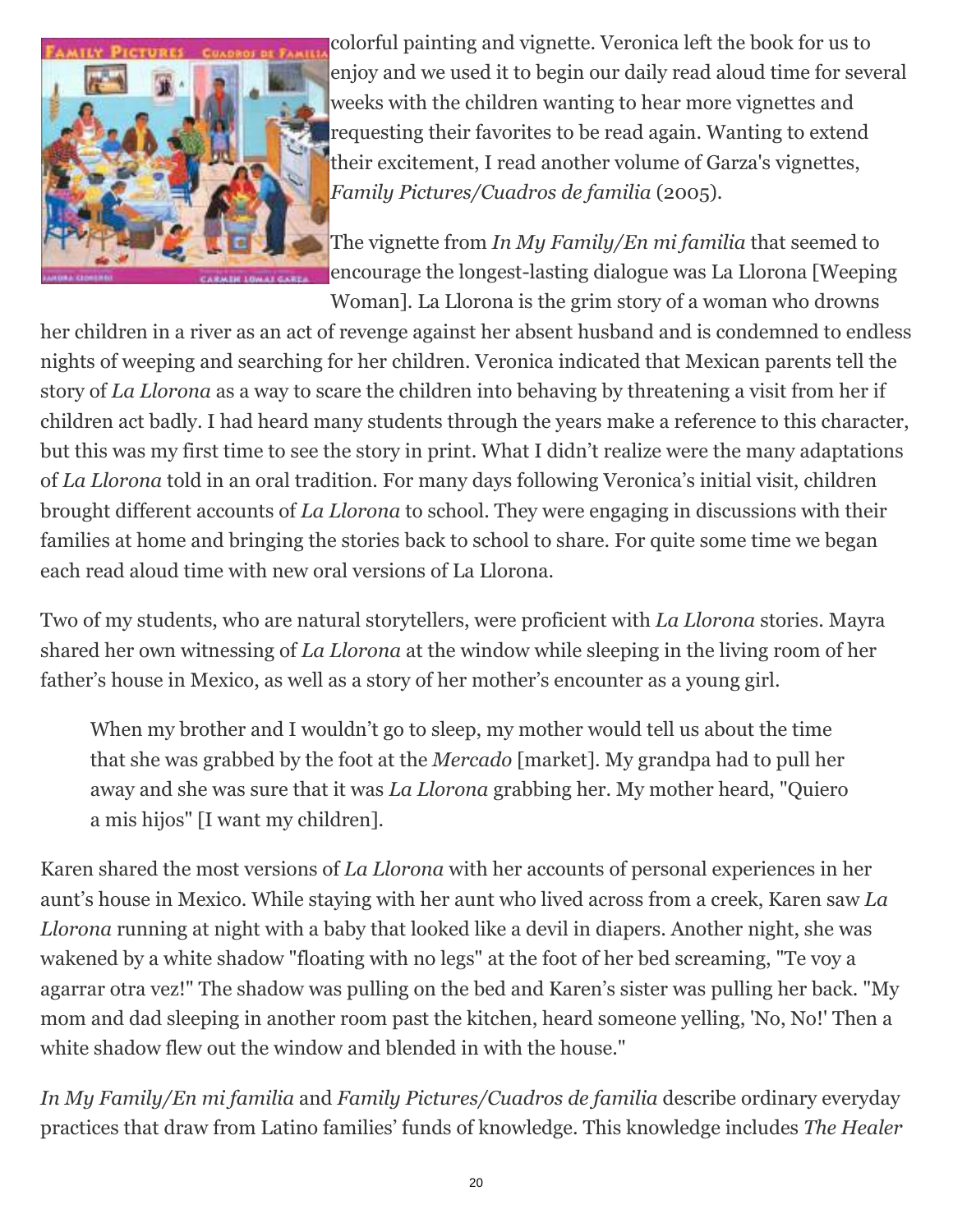and the all day process of making empanadas that fill every space in the kitchen and dining room. The vignette Blessing on the Wedding Day, which details a bride kneeling on a cushion and receiving a blessing from her mother, inspired Stacey to bring her special pillow to school to share. It was an intricate handmade white pillow that was blessed by the church in a ceremony when she was three years old. She explained to the class that she will use that pillow for the blessing when she gets married and other important times in her life.

I have struggled with my role as a teacher in a public school related to literature that directly involves religion. I kept skipping over two vignettes about the Virgin of Guadalupe, wondering if the public school was the appropriate place to share and discuss religious beliefs and practices. The children noticed that I was avoiding these vignettes and asked questions. I realized that despite the fact that I was uncomfortable opening the floor to that topic, religion is important to their identities. As expected, the vignettes brought many authentic responses and family stories about the Virgin of Guadalupe. These vignettes also allowed students who were not of Mexican heritage to contribute their family stories involving religion.

Responding to these two bilingual books had a long-lasting positive effect in our classroom as seen by students' oral and written stories. A climate of acceptance and appreciation was established and the students felt a respect and value for their cultures that allowed them to continue to dig deeper into their family stories. They saw family stories as a valuable genre and continued to share these stories in varied contexts. For example, when asked to bring an artifact from home that had a memory, Victor brought a yellow monkey, named Bananas, which inspired this memory:

Bananas was made by my granddad. When my granddad died, he gave it to my dad. When I was born, my dad gave it to me. When I was two years old, I named him Bananas. Now I'm eight and I still sleep with him and I'll always love him. When I grow up, I will give it to my son. If I have a daughter, I have Strawberry for her. Strawberry is a pink bear that my sister gave me. I just realized that I'm starting an heirloom.

Students gained an understanding that their young lives are full of rich memories and that writing their stories attaches value as well as saves and preserves these memories.

Our appreciation of multicultural literature continued through our year as we read more Latino books as well as books representing many cultures and parts of the world. We started juxtaposing international and multicultural literature with literature required by our curriculum, analyzing common themes, character development, settings, and conflict or tension.

Each week, when we visited the school library, a student would point to our librarian's display of Garza books and we shared a "do you remember?" smile. For the student the smile meant, "Do you remember when we had so much fun with those books?" For me the smile meant, "Do you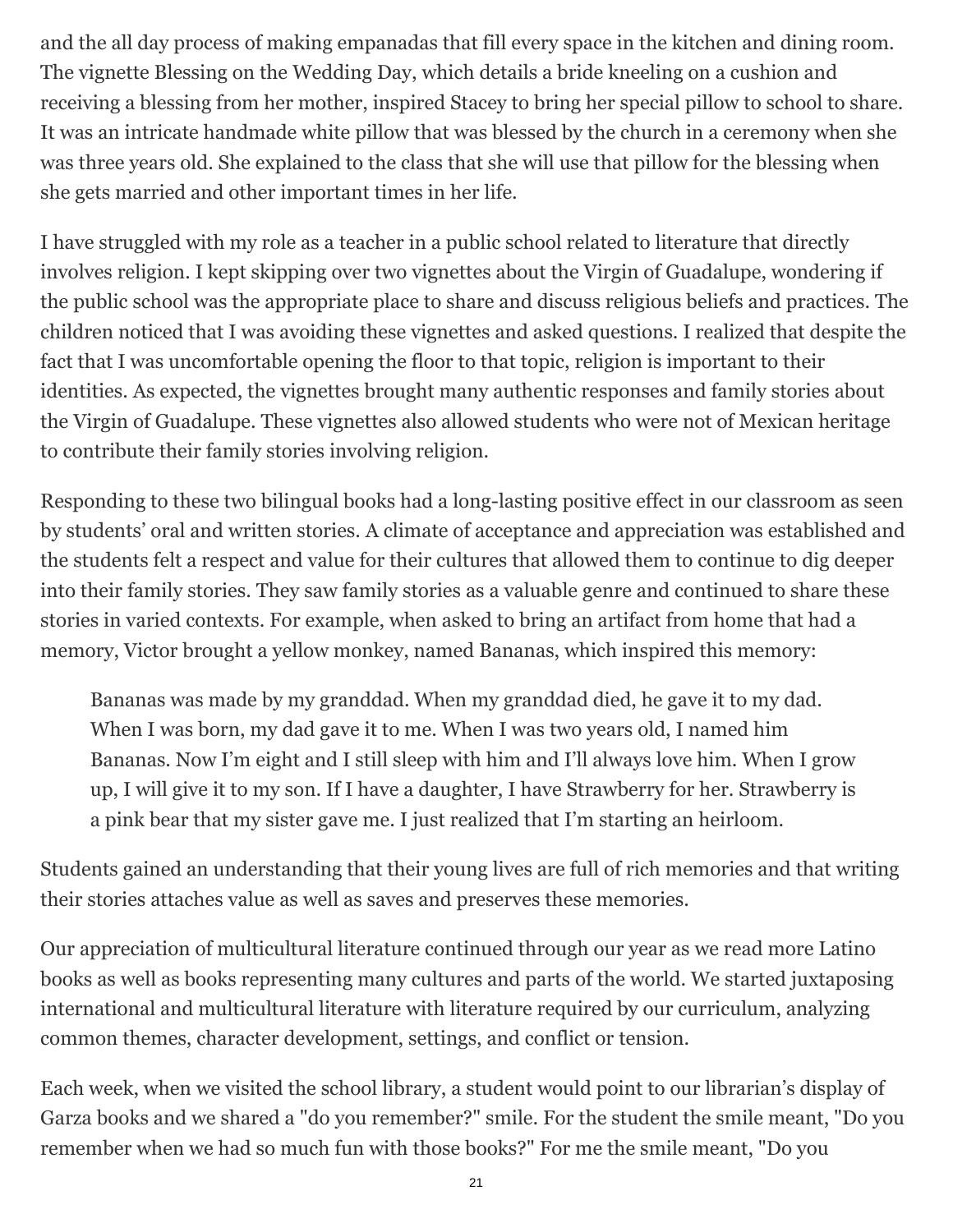remember when a book was so powerful that it allowed a middle-aged Anglo teacher to gain a view inside of her students' lives?"

#### **References**

- Ada, A.F. (2004). *I love Saturdays y domingos*. Ill. Elivia Savadier. New York: Aladdin.
- Lomas Garza, C. (2005). *Family pictures/Cuadros de familia*. San Francisco: Children's Book Press.
- Lomas Garza, C. (2000). *In my family/En mi familia*. San Francisco: Children's Book Press.
- Mora, P. (1997). *Tomas and the library lady*. Ill. Raul Colon. New York: Knopf.
- Soto, G. (1993). *Too many tamales*. Ill. Ed Martinez. New York: Putman.

**Deanna Paiva** teaches elementary school in Dallas, TX.

# **Reading and Writing Stories: Making Personal Connections through Latino Children's Literature**

By Albert Sosa Gonzalez

Latino literature can support Latino students in making connections to their lives and encourage them to improve their reading and writing skills. When I was asked to work with two middleschool Latino students who were considered "at risk," I decided to engage them with literature from their own culture and invite them to write their own bilingual books.

Jose and Marcos, both seventh graders and second language learners from El Salvador, attended a middle school in Tucson. They had difficulty in speaking, reading, and writing English and were placed in an after-school reading and writing program. I met with them to improve their reading and writing skills. I worked with them in English, but took time to explain terms or words they did not understand in Spanish. The literature provided by the school district featured mainly mainstream American culture. Jose and Marcos saw little of their culture, peoples, beliefs, and traditions portrayed in the stories. After having limited success, I decided to introduce stories from the Latino culture that they could relate to and understand. This literature was an important means of enabling them to make meaning of their world and motivating them to become better readers.

# **Cultural Connections**

It was my hope that Jose and Marcos would make connections between books and their own life experiences through reading Latino stories. By introducing stories that engage students through making important life connections, students can see themselves and their own worlds represented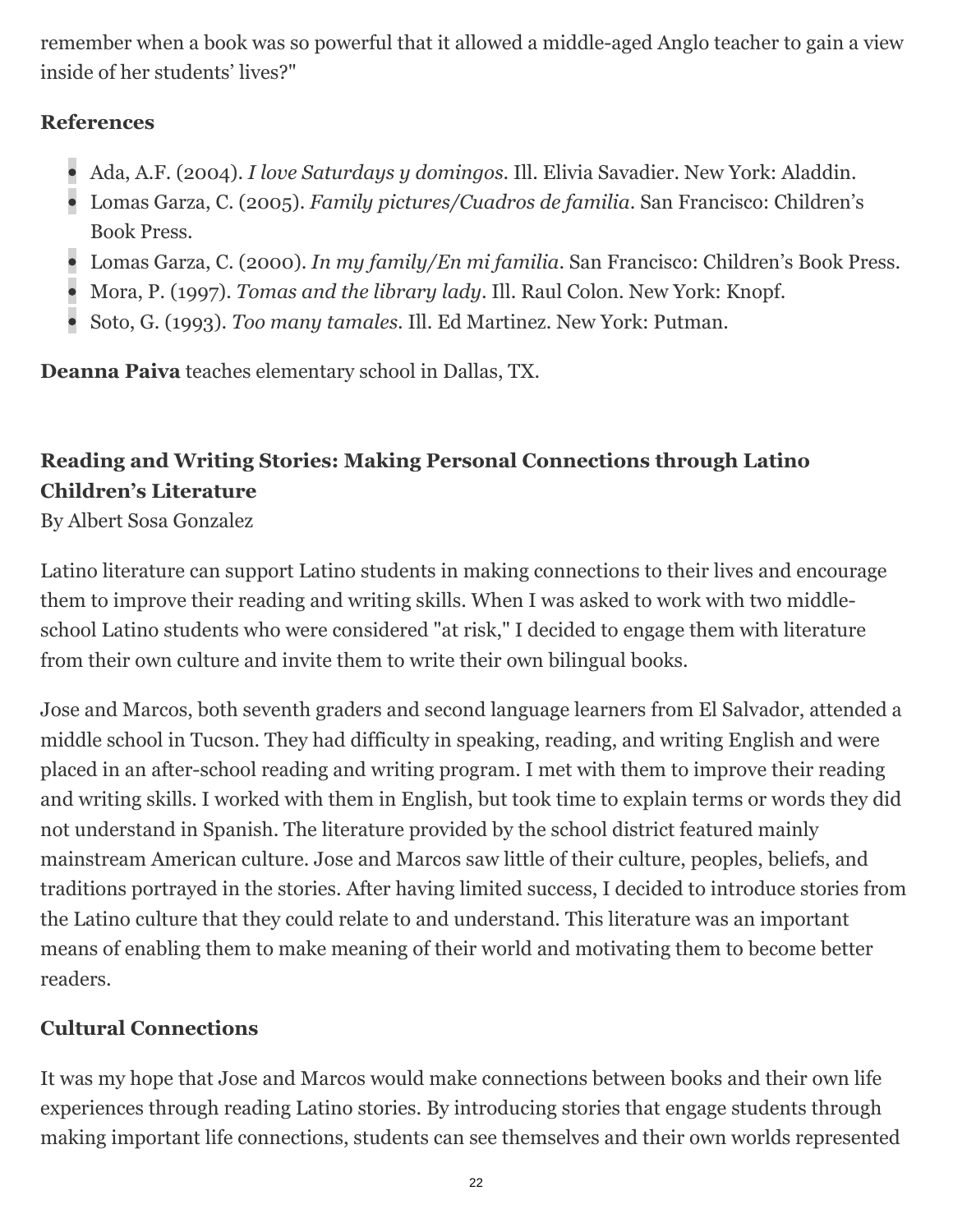and examined in the text and illustrations. (Huck, 1998; Romano, 2006).

I introduced Jose and Marcos to several Latino children's books. I began by retelling La Llorona, a story from *The Corn Woman: Stories and Legends of the Hispanic Southwest* by Vigil (1994), which contains traditional tales, stories about animals, and contemporary stories. The tale of *La Llorona* is similar to the tale of *La Tulivieja* from Panama that I heard as a child. A crying woman looks for her long lost children and comes at night with a sack to kidnap children who misbehave. Jose and Marcos indicated that they had heard similar stories from their elders and were eager to start the readings.

The other books we read were *Abuela's Weave* by Omar S. Castañeda (1993) and *De Colores and Other Latin-American Folk Songs for Children* by Jose Luis Orozco (1994). *Abuela's Weave* portrays the richness and culture of Guatemala through a picture book about a young girl and her grandmother who make weavings to sell at the village market. *De Colores and Other Latin-American Folk Songs for Children* includes a wonderful bilingual collection of folk songs from Mexico and Central and South America.

Jose and Marcos took turns reading the stories. We stopped and discussed the readings and I noticed that Jose and Marcos were interested in talking about the stories. "Esto es muy parecido a mi pueblo" [This is very similar to my town], exclaimed Jose. The students started to make meaningful connections with their own life experiences and were active participants in the discussions. Their responses indicated they were comprehending what they were reading. "Yo conozco ese cuento" [I know that tale], stated Marcos.

## **Creating a Bilingual Book**

Because Jose and Marcos were making so many connections between the books and their own lives, I decided to have them create their own bilingual books. I gave them the choice of topics and encouraged them to write about something that was enjoyable, funny, or appealing in their lives. Jose decided to write about a hunting trip he took with this father and uncle in El Salvador in his book, *The Great Outdoor Experience/La gran experiencia al aire libre*. Marcos wrote about interesting encounters with animals in El Salvador in his book, *All Types of Animals/Todos tipos de animales*.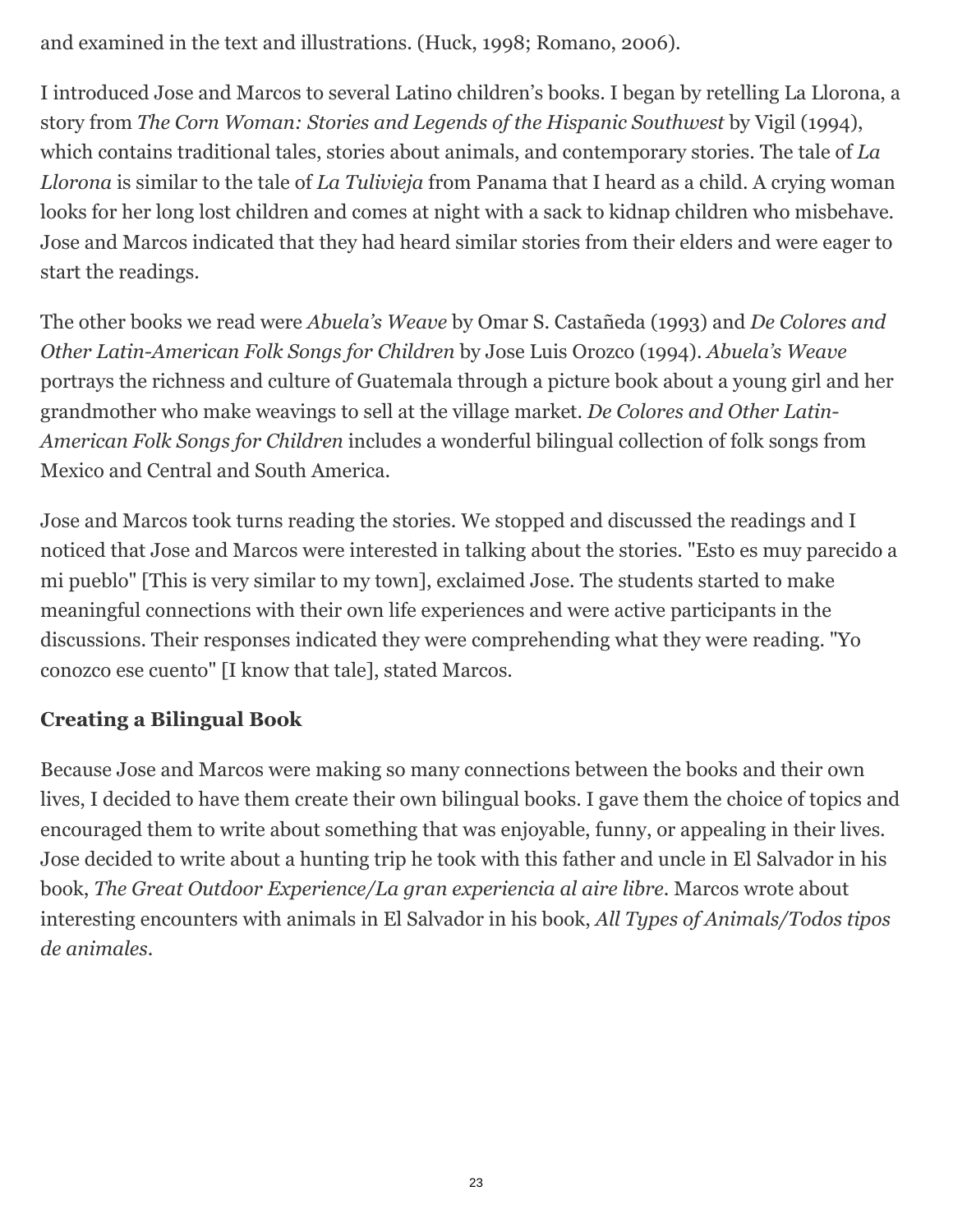

Figure 1. Jose's and Marcos's Bilingual Books.

We started the process by brainstorming ideas about what they might write. "Yo he visto a muchos animals" [I have seen many animals], began Jose. After sharing ideas, they wrote one page at a time in Spanish. After each page we discussed what they had written, and then I asked them to translate the page into English. I helped them if they had trouble translating a word or phrase. We followed this procedure for each page of their stories. I asked them questions about each page they had written. We discussed the text and came up with recommendations for revision if needed. I reviewed the text for spelling and grammar editing as well.

I asked Jose and Marcos if they wanted to illustrate the books. Both declined, stating they did not know how to draw or paint pictures. I told them I was an artist and would be happy to illustrate each of their books. After an enthusiastic *Sí*, I made preliminary sketches of each written page and shared these drafts with them for their comments and revisions. After their approval, I completed the illustrations, using pen-and-ink drawings and colored pencils.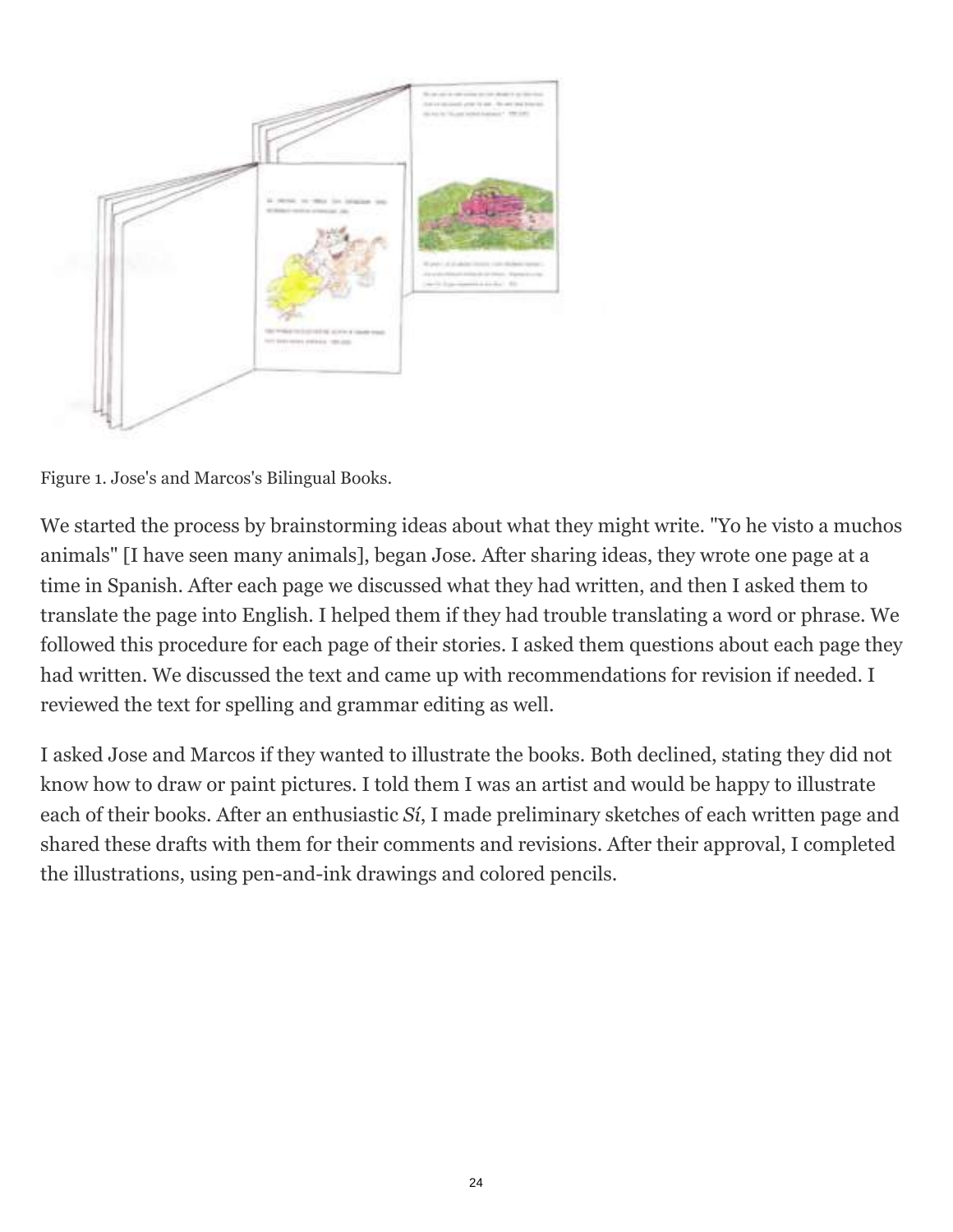Yo he visto a muchos animales  $y$  mix animales favoritos son elperto y el caballo. Una vez mi pertu y yo fuimos al parque y jugames con unos "platillos voladores,". Mi perro los agarraba conel hosico.



I have seen many animals and my favorite are the dog and horses. One time me and my dog went to the park and played with some "frisbees." My dog would catch them with his multh.

Figure 2. Marcos's Bilingual Book.

Jose and Marcos reviewed the text and illustrations to make sure that everything matched and were in proper order. Then I had the stories and illustrations professionally bound. Jose and Marcos were eager to see the final product.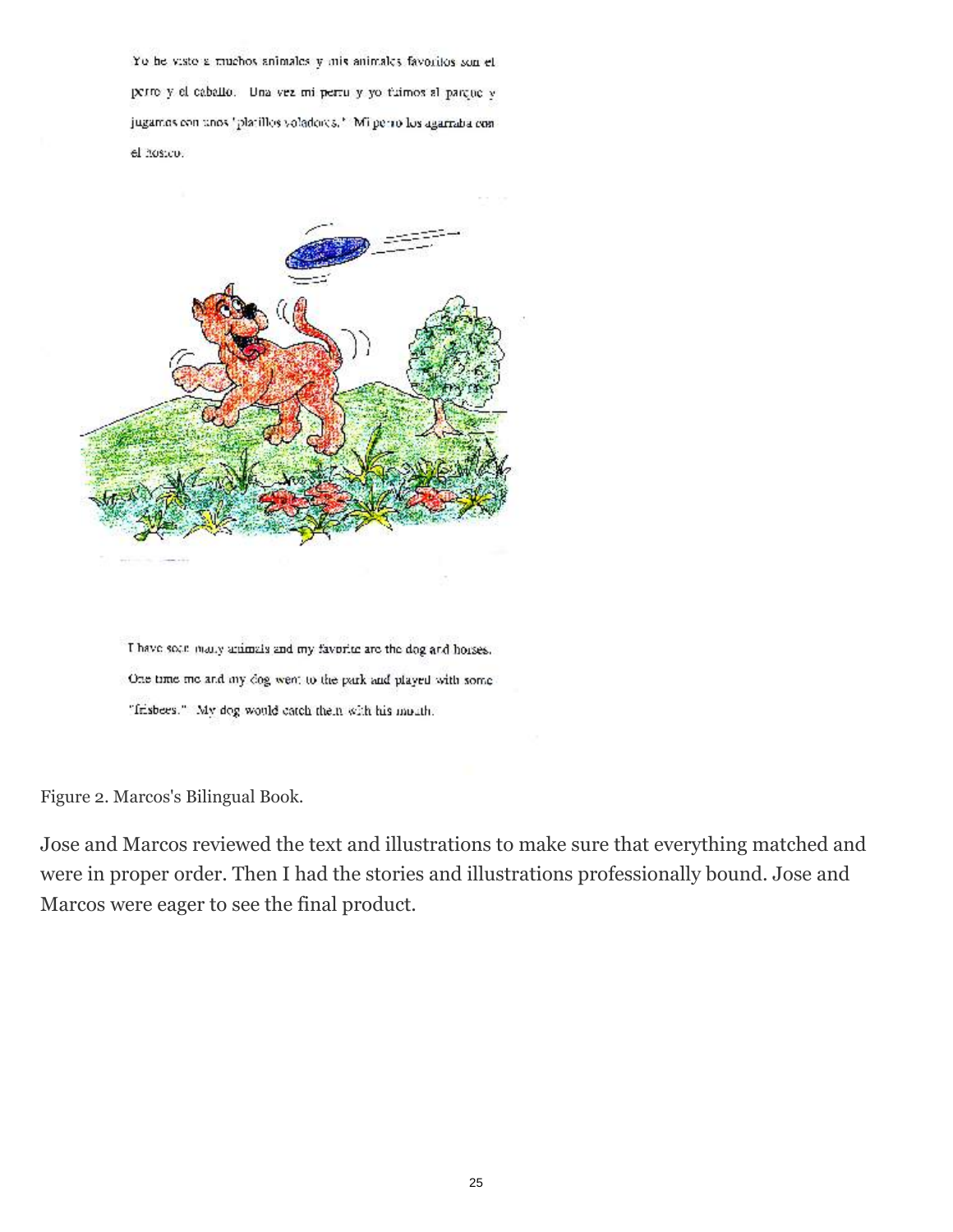Once when I was ten years old I went has ing with my cad Cosmic. and with my tip Conrad. We went in my tip's truck. My fin's track was a Docge Ram 1995. We took our bows and armwa-We also took a tifle. The rifle was my 22 caliber.



Una vez, cuando tenía dica años de odad, fui de eacería con mi padre Contad y militio Conrad. Paimos en el camión de militio. El camión de mi tío em un Dodge Rem 1995. Llevamos argos y floches. Tambléa levames un rifle. Mi rifle era calibre 22.

Figure 3. Jose's Bilingual Book.

When I presented the final books to them, Jose and Marcos were proud of their efforts and I was happy for their commitment and dedication to become better readers and writers. They shared their bilingual books with classmates and everyone applauded. The principal displayed their books in the reception area of the school for everyone to admire.

#### **Conclusion**

By making connections through stories about their peoples, languages, traditions, and cultures, Jose and Marcos enhanced their reading and writing skills by creating bilingual stories of their real-life experiences in El Salvador. Viascellaro and Genishi (1994) advocate the importance of students writing their own stories and picture books. Students are able to make personal connections with the child's voice within themselves. A positive learning environment for reading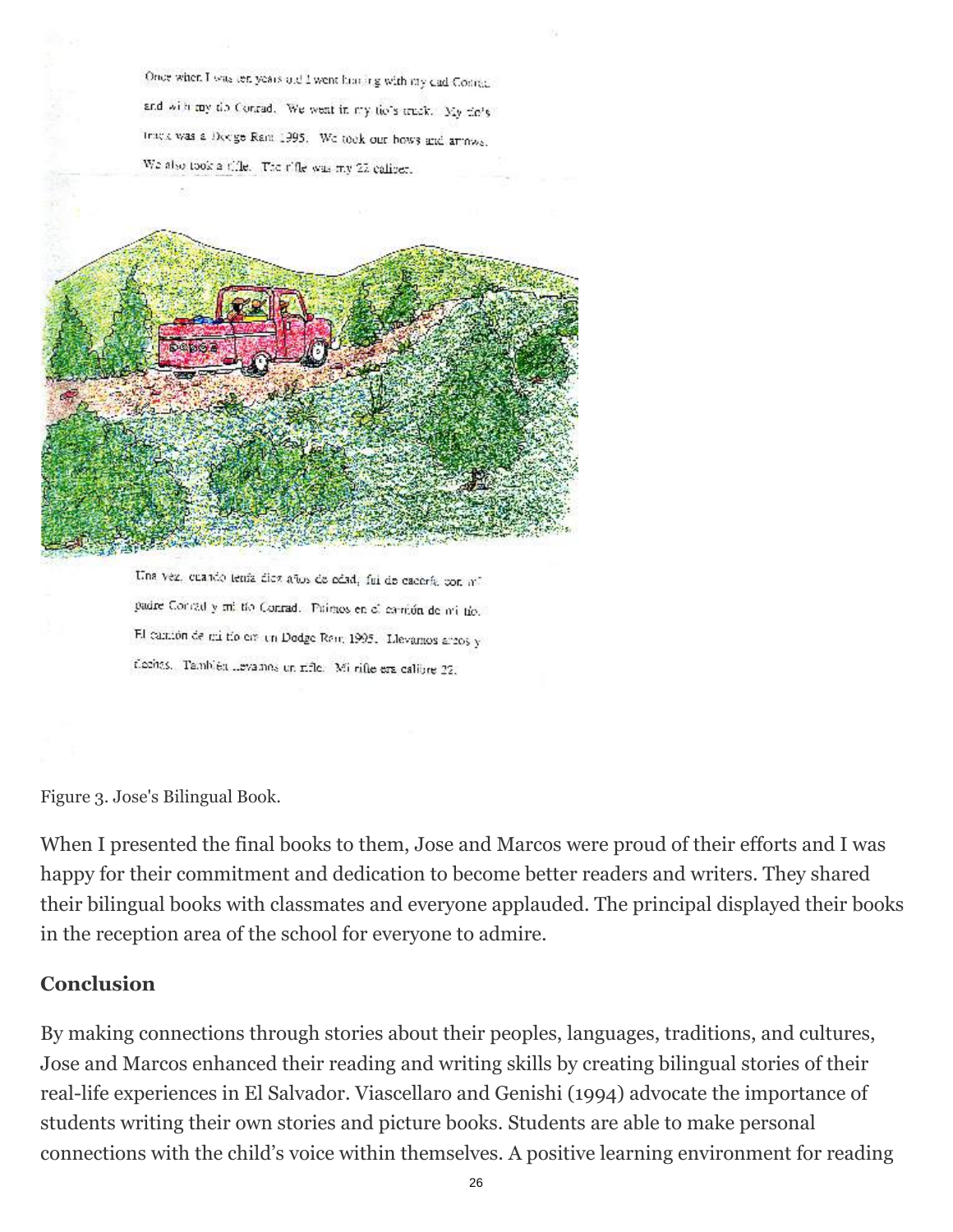and writing is created by introducing culturally relevant literature that is meaningful to students, and by providing choices and opportunities for them to create their own stories. Of course, a little help from *La Tulivieja* also makes a difference.

## **References**

- Castañeda, O. S. (1993). *Abuela's weave*. Ill. Enrique O. Sanchez. New York: Lee & Low.
- Huck, C.S. (1998). The power of children's literature in the classroom. In K. Short & K. Pierce (Eds.), *Talking about books: Literature discussion groups in k-8 classrooms* (pp 3-15). Portsmouth, NH: Heinemann.
- Orozco, J.L. (1994). *De Colores and other Latin-American folk songs for children*. Ill. Elisa Kleven. New York: Dutton.
- Romano, T. (2006). Nourishing the mind to improve literacy. *Voices from the Middle*, *13*(3), 20-22.
- Vascellaro, S. & Genishi, C. (1994). *All the things that mattered: Stories written by teachers for children*. Urbana, IL: NCTE.
- Vigil, A. (1994). *The Corn Woman Stories and legends of the Hispanic Southwest*. New York: Libraries Unlimited.

**Albert Sosa Gonzalez** is the assistant coordinator of Field Studies at the University of Arizona South, Tucson, Arizona.

# **"This book is the most Spanish I ever got to talk in school": Culturally Relevant Texts within Prescribed Curriculum**

By Angela Grabow

Like many teachers in Arizona, I am required to follow a prescriptive curriculum that leaves little room to engage kids in real talk about meaningful texts. I wanted to give students a realm in which to talk about texts in the same ways that they talk about the latest movie, a popular song, or an event in their lives. I wanted to facilitate a coming together of readers around a text that was voluntary and governed by their self-created structures, so that they could each read their worldviews, experiences, and concerns into that text (Smith, 1995).

I presented my third grade class with the idea of meeting to talk about a book read in their spare time. Meaningful connections with text cannot happen without meaningful texts (Egawa, 1990). My classroom is a self-contained ESL classroom comprised of twenty-eight students who were primarily first and second generation migrant, refugee, and immigrant children. Frustrated with a mandated curriculum and limited text selection featuring realistic stories with Caucasian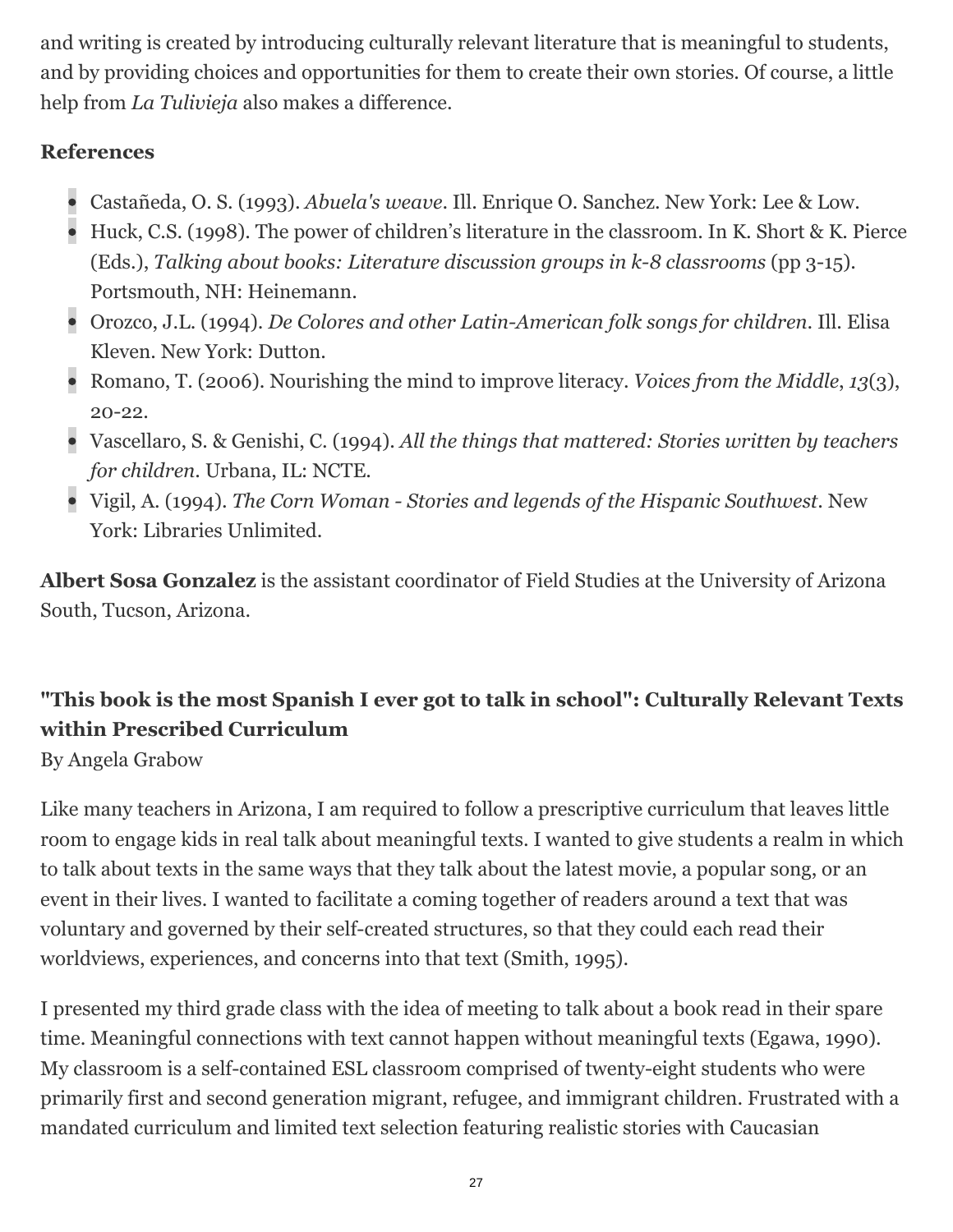characters or fantasy texts with animal protagonists, I chose a text with characters that were more reflective of the students I teach. *My Name is Maria Isabel*, by Alma Flor Ada (1993), is "an engaging story that combines the efforts of a Puerto Rican family to adjust to a new sense of life with a shared sense of pride in their heritage" (Day, 1993, p.15).

After giving a short presentation on the book, twelve students decided they would like to participate. They split themselves into two groups that met during their 20 minute independent reading time twice a week. One group was composed of Latino students and the other was composed of Muslim students from different ethnic backgrounds.

Initially I met with students to discuss their goals and to ask permission to record their conversations. To introduce discussion, I recorded a session in which students discussed their favorite TV shows. We listened to the recording and commented on how people "talk" with each other. When I shared that I wanted them to talk about the book in the same way that they had talked about TV shows, they looked confused. In our next meeting, students did an on-line search for book clubs and we watched clips of adults meeting and talking about books. This prompted a lot of excitement and they were ready to begin. Over the next eight weeks, students engaged in several conversations that demonstrated deep understanding of the text and meaningful connections to recurrent themes within Latino literature.

Most importantly students discussed and connected the text to their own lives and experiences in complex and thoughtful ways. One compelling dialogue from the Muslim group centered on sociopolitical themes of "border crossing" and immigration. Medina and Enciso (2002) state "the border exists as a constant, lived experience of surveillance that monitors immigration status, political affiliations, citizenship, and identity" (p. 37). Students clearly evidenced this understanding in an exchange that led the group to seek my intervention on the issue of whether or not people other than Mexicans speak Spanish.

**Judin:** American poor is better than being poor in other countries.

**Mohammad:** She's American.

**Sala:** No it says Puerto Rican.

**Serai:** But she speaks Spanish so she is Mexican.

**Judin:** She is in America so she is American like Mohammad said. She can be American and Mexican like the some kids at our class.

**Sala:** Some kids are American Mexican some are Mexican Mexican. They could go to jail or get kicked out; they are not American.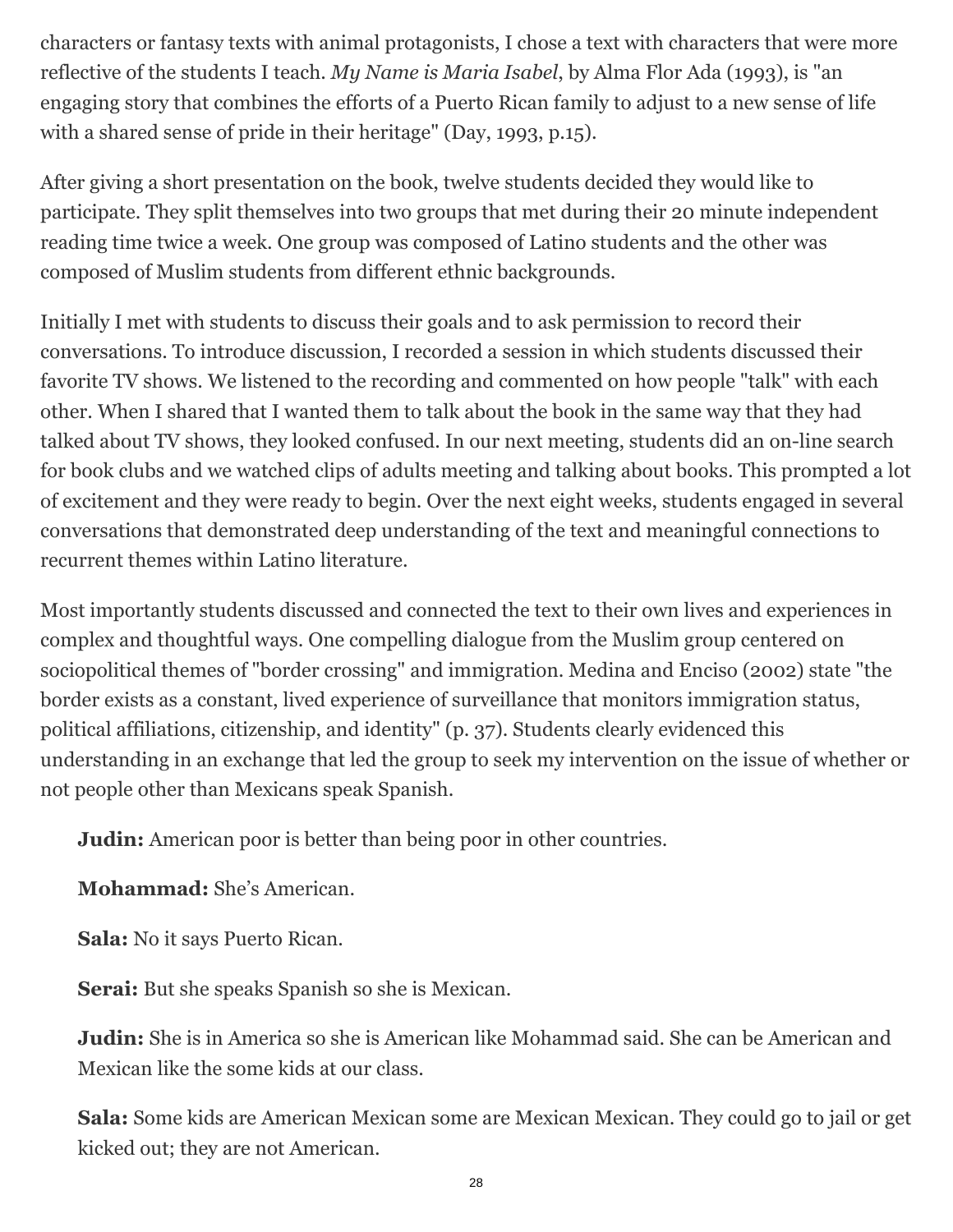**Serai:** You are not an American without papers. You can have immigrant papers, refugee papers, or Mexican papers and then you are an American.

**Judin:** She is from Puerto Rico.

**Sala:** Then maybe she gots Puerto Rican papers.

**Judin:** Then she could be an American like Mohammad said.

**Serai:** But a Mexican American 'cause she speaks Spanish.

# **Sala, Mohammad, Judin, Adair:** NO!

**All:** TEACHER!

These students were either immigrants or refugees to the United States, so I was not surprised they had some familiarity with "papers" and issues of citizenship. Because of their community and peer group, it also made sense they would have insights and opinions on border crossing from Mexico. What surprised me was the depth of understanding from which they drew in the process of trying to reason through the main character's citizenship status based on country of origin, language, and how she came to live in the United States.

The Latino group looked at the significance of language within the story:

**Ida:** Stupid is only a bad word in school.

**Nina:** Like Spanish is only bad in school.

**Nina:** But not in 3rd grade.

**Carlos:** Maybe not in 4th grade too.

**Maya:** My brother said in high school you can say "stupid" but Spanish is still bad. Talking in Spanish means you're a bad kid at high school.

**Ida:** At Maria Isabel's school she can talk in English and Spanish.

**Joel:** That's because it is in *Nueva* York.

**Jorge:** This book is the most Spanish I ever got to talk in school not at recess.

(Others agree)

This type of dialogue was common in the Latino group's transcripts. Students were immediately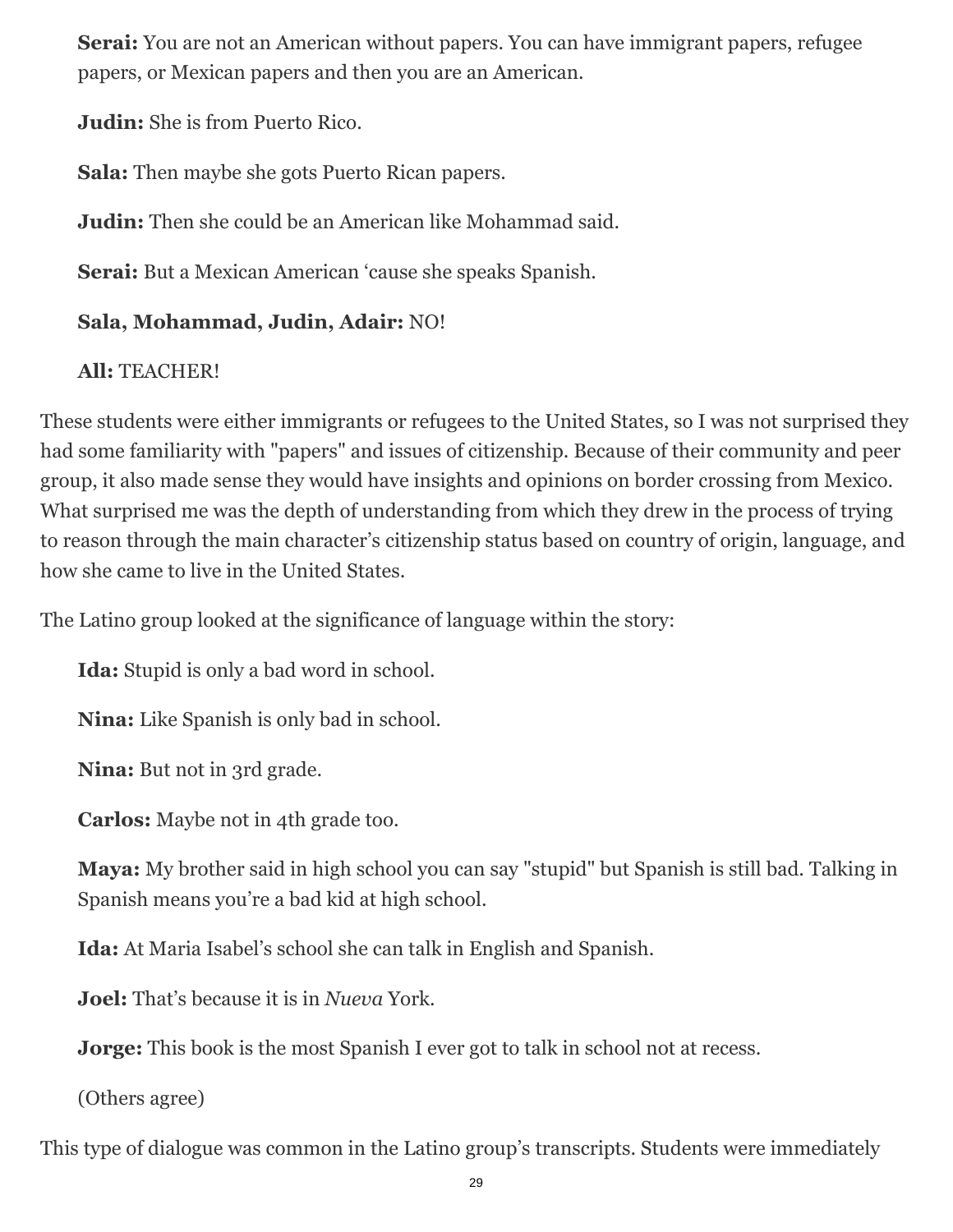captured by language used in the book. Joel commented, "I like this book because there are LOTS words in Spanish." The students showed an understanding of varying language uses according to context, which demonstrates a developed view of language and language usage. Unfortunately they also have caught on to the stigmatization of Spanish in school. I was saddened by student comments that Spanish was a "bad" language, likened to the use of "stupid." While I was comforted that students did not feel Spanish was bad in third grade, I was also humbled that they felt this could and would change throughout their schooling. This belief is so engrained that they had talks with siblings and other family members on the subject of when and where Spanish is looked down upon, even geographically, as indicated by Joel's statement, "That's because it is in *Nueva* York."

Their comments indicated the messages being delivered to students consciously or unconsciously by schools and the importance of teacher role in the delivery of these messages. The dominance of the English language is felt by students who speak languages other than Spanish as evidenced by a comment made by Serai, a tri-lingual student, during a whole group discussion:

I told my mother I did not want to speak my other languages anymore, only English. She started crying. She will be happy, teacher, that you say it makes me special and to practice them.

Teachers play a crucial role in providing students with a rich variety of texts, including those that might serve as a catalyst for discussion or reconciliation of the social issues they observe and that affect them. In this case, such dialogue was accomplished by inquiry surrounding the short chapter book, *My Name is Maria Isabel*. Martínez-Roldán (2005) states that inquiry involves a speaker who "attempts to elicit another's help in getting beyond his or her own present thinking" (p. 23). As teachers we have an obligation to provide our students with opportunities and texts that recognize that all persons need to see themselves in the books that they read and be validated by the images in the literature available to them (Day, 2003). Moving in this direction requires taking risks and lots of creativity as a teacher. My students' talk about texts has motivated me to keep finding time in my class, limited as it is, to provide the children with this experience.

#### **References**

- Ada, A.F. (1993). *My name is Maria Isabel*. New York: Aladdin.
- Day, F.A. (2003). *Latina and Latino voices in literature, lives and works*. Westport, CN: Greenwood.
- Medina, C. & Enciso, P. (2002). "Some words are messengers/Hay palabras mensajeras": Interpreting sociopolitical themes in Latino/a children's literature. *The New Advocate*, *15*(1), 35-47.
- Egawa, K. (1990). Harnessing the power of language: First graders' literature engagement